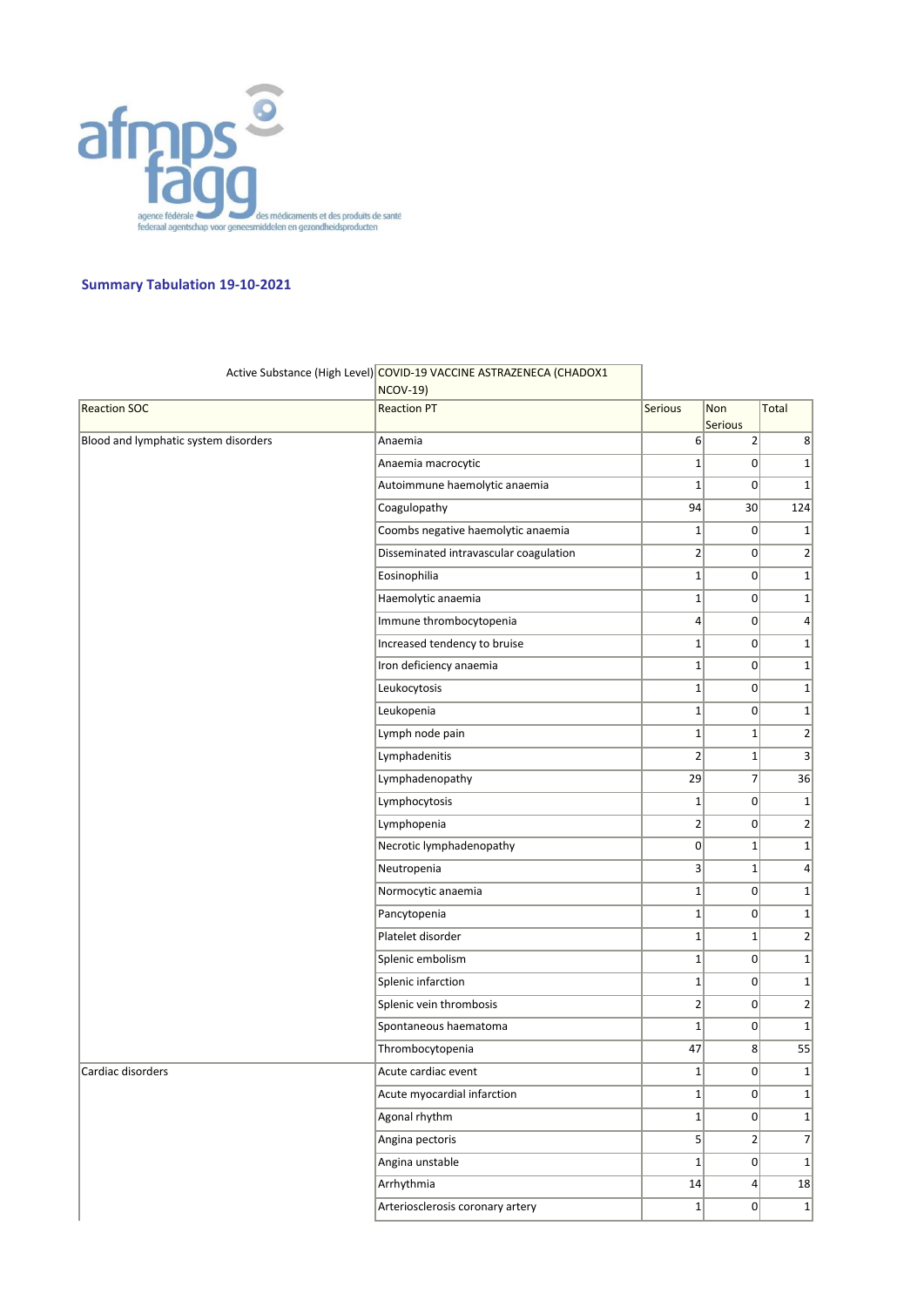|                                            | Atrial fibrillation                       | $\left 4\right $ | 0              | $\vert 4 \vert$ |
|--------------------------------------------|-------------------------------------------|------------------|----------------|-----------------|
|                                            | Bradycardia                               | $\overline{2}$   | $\overline{2}$ | $\vert$         |
|                                            | Cardiac arrest                            | $\vert 4 \vert$  | 0              | $\overline{4}$  |
|                                            | Cardiac disorder                          | $\overline{0}$   | $1\vert$       | $\mathbf 1$     |
|                                            | Cardiac failure                           | $\vert 4 \vert$  | $\Omega$       | 4               |
|                                            | Cardiac ventricular thrombosis            | $1\vert$         | $\overline{0}$ | $\mathbf 1$     |
|                                            | Cardio-respiratory arrest                 | $\mathbf{1}$     | $\overline{0}$ | $\mathbf 1$     |
|                                            | Cardiovascular disorder                   | 92               | 13             | 105             |
|                                            | Coronary artery occlusion                 | $\mathbf{1}$     | 0              | $1\,$           |
|                                            | Extrasystoles                             | $\vert 3 \vert$  | 0              | 3               |
|                                            | Myocardial depression                     | $1\vert$         | $\overline{0}$ | $\mathbf 1$     |
|                                            | Myocardial infarction                     | $\vert 4 \vert$  | 0              | $\overline{4}$  |
|                                            | Myocardial ischaemia                      | $1\vert$         | $\overline{0}$ | $\mathbf 1$     |
|                                            | Myocarditis                               | 6                | $\overline{0}$ | 6               |
|                                            | Palpitations                              | 75               | 19             | 94              |
|                                            | Pericardial effusion                      | $\overline{2}$   | 0              | $\overline{2}$  |
|                                            | Pericarditis                              | 11               | $\overline{0}$ | 11              |
|                                            | Pleuropericarditis                        | $\overline{2}$   | $\overline{0}$ | $\overline{2}$  |
|                                            | Postural orthostatic tachycardia syndrome | $\overline{0}$   | $1\vert$       | $\mathbf 1$     |
|                                            | Sinus tachycardia                         | 3                | $\overline{0}$ | 3               |
|                                            | Tachyarrhythmia                           | $\mathbf{1}$     | $\overline{0}$ | $\mathbf 1$     |
|                                            | Tachycardia                               | 54               | 6 <sup>1</sup> | 60              |
|                                            | Tachycardia foetal                        | $1\vert$         | $\overline{0}$ | $\mathbf 1$     |
|                                            | Ventricular extrasystoles                 | $1\vert$         | $\Omega$       | $\mathbf 1$     |
|                                            | Ventricular fibrillation                  | $1\vert$         | 0              | $\mathbf 1$     |
|                                            | Ventricular tachycardia                   | $1\vert$         | 0              | $\mathbf 1$     |
| Congenital, familial and genetic disorders | Von Willebrand's disease                  | $1\vert$         | 0              | $\mathbf 1$     |
| Ear and labyrinth disorders                | Deafness                                  | 5 <sup>2</sup>   | $\vert$ 3      | 8               |
|                                            | Deafness transitory                       | $1\vert$         | $1\vert$       | $\overline{2}$  |
|                                            | Deafness unilateral                       | 9                | $\overline{2}$ | 11              |
|                                            | Ear congestion                            | $\overline{0}$   | $\overline{2}$ | $\mathbf 2$     |
|                                            | Ear discomfort                            | 5                | 2              | $\overline{7}$  |
|                                            | Ear pain                                  | 17               | 6 <sup>1</sup> | 23              |
|                                            | Hyperacusis                               | 7                | $\overline{0}$ | 7               |
|                                            | Hypoacusis                                | $\overline{2}$   | $\overline{0}$ | $\overline{2}$  |
|                                            | Meniere's disease                         | $1\vert$         | $1\vert$       | $\overline{2}$  |
|                                            | Sudden hearing loss                       | $\mathbf{1}$     | $1\vert$       | $\overline{2}$  |
|                                            | Tinnitus                                  | 27               | 9              | 36              |
|                                            | Vertigo                                   | 69               | 17             | 86              |
|                                            | Vertigo positional                        | $\mathbf{1}$     | 0              | $\mathbf 1$     |
|                                            | Vestibular disorder                       | $1\vert$         | $\Omega$       | $\mathbf 1$     |
| Endocrine disorders                        | Addison's disease                         | $\mathbf{1}$     | $\Omega$       | $\mathbf 1$     |
|                                            | Adrenal mass                              | $1\vert$         | $\Omega$       | $\mathbf 1$     |
|                                            | Adrenocortical insufficiency acute        | $\mathbf{1}$     | 0              | $\mathbf 1$     |
|                                            | Goitre                                    | $\overline{2}$   | 0              | $\overline{2}$  |
|                                            | Hypothyroidism                            | $1\vert$         | 0              | $\mathbf 1$     |
| Eye disorders                              | Accommodation disorder                    | $1\vert$         | $\Omega$       | $\mathbf 1$     |
|                                            | Acute macular outer retinopathy           | $1\vert$         | $\overline{0}$ | $1\,$           |
|                                            | Amaurosis fugax                           | $\mathbf{1}$     | $\mathbf{1}$   | $\overline{2}$  |
|                                            | Asthenopia                                | 5 <sup>1</sup>   | $\mathbf{1}$   | $6 \mid$        |
|                                            |                                           |                  |                |                 |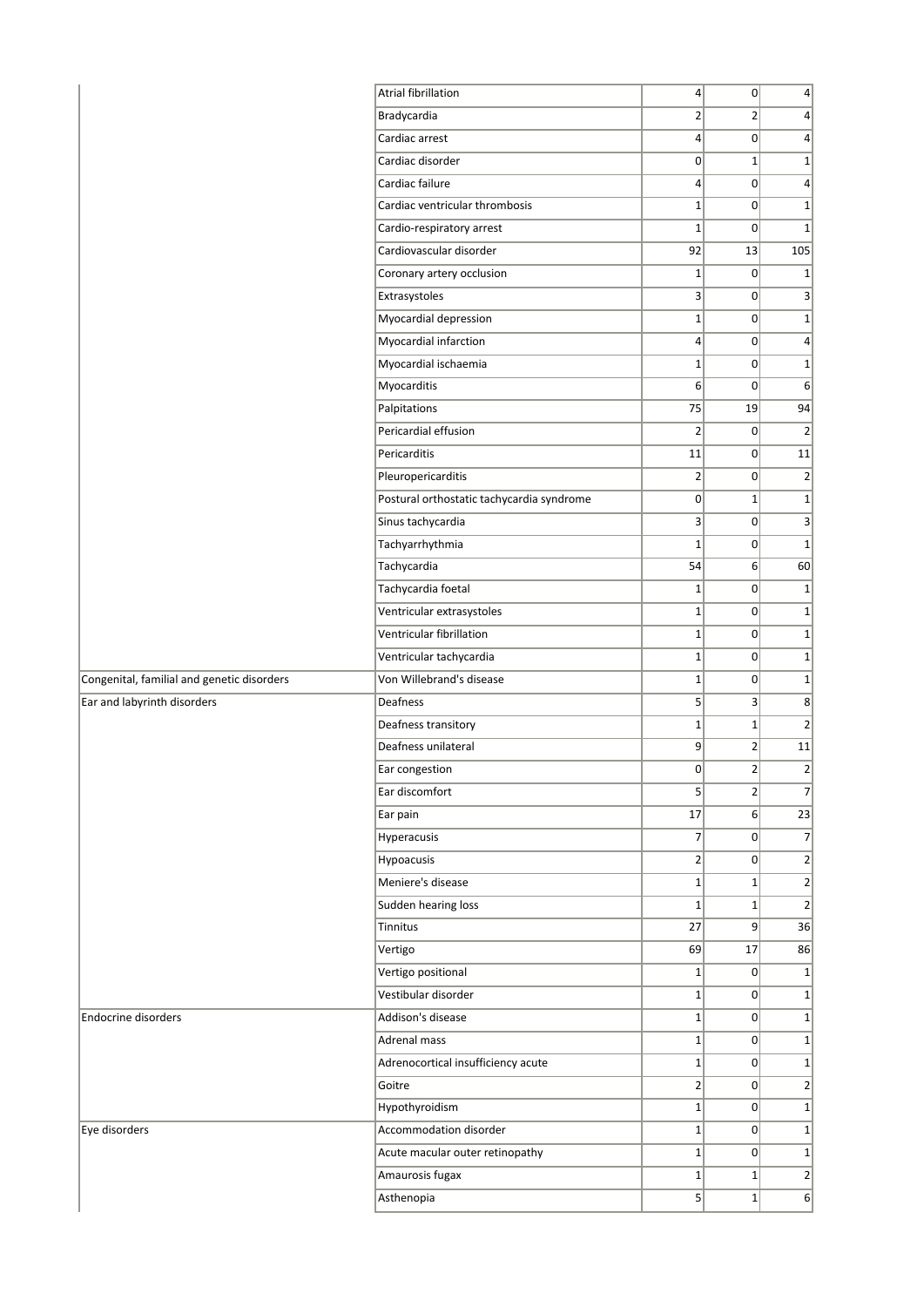| <b>Blindness</b>               | 7  | 1 | 8               |
|--------------------------------|----|---|-----------------|
| <b>Blindness unilateral</b>    | 7  | 0 | $\overline{7}$  |
| Cataract                       | 1  | 0 | $\mathbf 1$     |
| Conjunctival haemorrhage       | 1  | 1 | $\overline{2}$  |
| Dacryostenosis acquired        | 1  | 0 | $\mathbf{1}$    |
| Diplopia                       | 7  | 2 | 9               |
| Dry eye                        | 0  | 1 | 1               |
| Extraocular muscle paresis     | 1  | 0 | $\mathbf{1}$    |
| Eye discharge                  | 1  | 0 | $\mathbf{1}$    |
| Eye disorder                   | 3  | 2 | 5               |
| Eye haemorrhage                | 4  | 6 | 10              |
| Eye irritation                 | 3  | 0 | 3               |
| Eye movement disorder          | 0  | 1 | $\mathbf{1}$    |
| Eye oedema                     | 1  | 0 | 1               |
| Eye pain                       | 16 | 7 | 23              |
| Eye pruritus                   | 1  | 0 | $\mathbf{1}$    |
| Eye swelling                   | 4  | 1 | 5               |
| Eyelid margin crusting         | 1  | 0 | $\mathbf{1}$    |
| Eyelid oedema                  | 1  | 0 | 1               |
| Eyelid ptosis                  | 1  | 0 | $\mathbf{1}$    |
| Foreign body sensation in eyes | 1  | 0 | $\mathbf{1}$    |
| Glaucoma                       | 1  | 0 | $\mathbf{1}$    |
| Hypermetropia                  | 0  | 1 | $\mathbf{1}$    |
| Macular oedema                 | 1  | 0 | 1               |
| <b>Miosis</b>                  | 1  | 0 | 1               |
| Mydriasis                      | 1  | 0 | 1               |
| Ocular discomfort              | 4  | 3 | 7               |
| Ocular hyperaemia              | 2  | 4 | 6               |
| Ophthalmic vein thrombosis     | 4  | 1 | 5               |
| Ophthalmoplegia                | 1  | 0 | $\mathbf 1$     |
| Papilloedema                   | 2  | 0 | $\overline{c}$  |
| Periorbital swelling           | 3  | 1 | 4               |
| Photophobia                    | 13 | 2 | 15              |
| Photopsia                      | 1  | 0 | 1               |
| Pupils unequal                 | 1  | 0 | $\mathbf{1}$    |
| Retinal artery thrombosis      | 4  | 0 | 4               |
| Retinal haemorrhage            | 1  | 1 | 2               |
| Retinal ischaemia              | 1  | 0 | $\mathbf{1}$    |
| Retinal oedema                 | 1  | 0 | $\mathbf{1}$    |
| Retinal vascular disorder      | 0  | 1 | $\mathbf{1}$    |
| Retinal vascular thrombosis    | 0  | 1 | $\mathbf{1}$    |
| Retinal vein occlusion         | 3  | 0 | 3               |
| Retinal vein thrombosis        | 7  | 1 | 8               |
| Swelling of eyelid             | 1  | 2 | $\vert 3 \vert$ |
| Uveitis                        | 1  | 0 | $\mathbf{1}$    |
| Vision blurred                 | 37 | 9 | 46              |
| Visual acuity reduced          | 5  | 0 | 5               |
| Visual field defect            | 5  | 1 | $6 \mid$        |
| Visual impairment              | 23 | 8 | 31              |
| Visual snow syndrome           | 1  | 0 | $\mathbf{1}$    |
|                                |    |   |                 |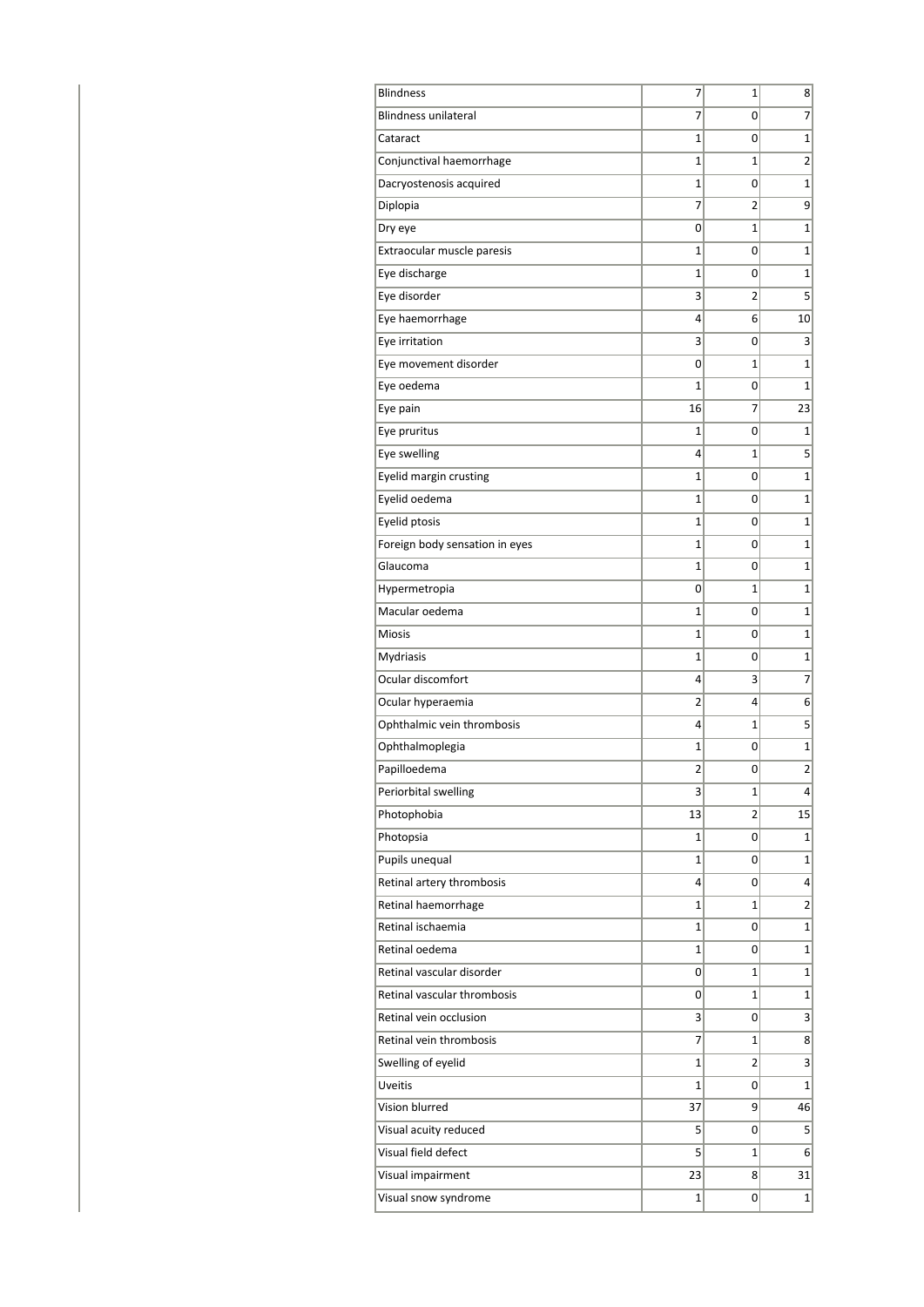|                            | Vitreous detachment                    | $1\vert$                | $\mathbf{1}$   | $\mathbf{2}$    |
|----------------------------|----------------------------------------|-------------------------|----------------|-----------------|
|                            | Vitreous floaters                      | 0                       | $1\vert$       | $1\vert$        |
| Gastrointestinal disorders | Abdominal discomfort                   | 12                      | $\overline{2}$ | 14              |
|                            | Abdominal distension                   | $\vert 4 \vert$         | $\mathbf{1}$   | 5 <sup>2</sup>  |
|                            | Abdominal pain                         | 57                      | 19             | 76              |
|                            | Abdominal pain lower                   | $\vert 4 \vert$         | $\overline{2}$ | 6               |
|                            | Abdominal pain upper                   | 40                      | 10             | 50              |
|                            | Abdominal tenderness                   | $1\vert$                | $\Omega$       | $1\vert$        |
|                            | Abdominal wall haematoma               | $1\vert$                | $\Omega$       | $1\vert$        |
|                            | Abnormal faeces                        | $1\vert$                | $\overline{0}$ | $1\vert$        |
|                            | Aphthous ulcer                         | 0                       | $\mathbf{1}$   | $1\vert$        |
|                            | Ascites                                | $1\vert$                | $\Omega$       | $1\vert$        |
|                            | Change of bowel habit                  | $1\vert$                | $\overline{0}$ | $1\vert$        |
|                            | Colitis                                | $1\vert$                | $\overline{0}$ | $1\vert$        |
|                            | Colitis ischaemic                      | 3                       | $\Omega$       | $\vert 3 \vert$ |
|                            | Colitis ulcerative                     | $1\vert$                | $\Omega$       | $1\vert$        |
|                            | Constipation                           | 3                       | $\mathbf{1}$   | $\vert$         |
|                            | Crohn's disease                        | $\mathbf{1}$            | $\Omega$       | $\mathbf{1}$    |
|                            | Diarrhoea                              | 121                     | 26             | 147             |
|                            | Diarrhoea haemorrhagic                 | $\mathbf 1$             | $\mathbf 1$    | 2               |
|                            | Dry mouth                              | 10                      | $\overline{0}$ | 10              |
|                            | Dysbiosis                              | $1\vert$                | 0              | $1\vert$        |
|                            | Dyspepsia                              | $\overline{7}$          | $\overline{2}$ | $\overline{9}$  |
|                            | Dysphagia                              | 3                       | 2              | 5 <sup>2</sup>  |
|                            | Eructation                             | 3                       | $\overline{0}$ | $\vert$         |
|                            | Faeces discoloured                     | $1\vert$                | $\overline{0}$ | $1\vert$        |
|                            | Faeces soft                            | 2                       | $\Omega$       | $\overline{2}$  |
|                            | Flatulence                             | $1\vert$                | $\Omega$       | $1\vert$        |
|                            | Functional gastrointestinal disorder   | 2                       | $\overline{0}$ | $\overline{2}$  |
|                            | Gastrointestinal disorder              | 10                      | $\overline{2}$ | 12              |
|                            | Gastrointestinal haemorrhage           | $\overline{2}$          | $\Omega$       | $\overline{2}$  |
|                            | Gastrointestinal inflammation          | $\overline{\mathbf{3}}$ | 0              | $\vert$         |
|                            | Gastrointestinal motility disorder     | $1\vert$                | $1\vert$       | $2\vert$        |
|                            | Gastrointestinal pain                  | $\vert$                 | $\overline{0}$ | $\vert 3 \vert$ |
|                            | Gastrointestinal sounds abnormal       | $\overline{2}$          | $1\vert$       | $\vert$ 3       |
|                            | Gastrointestinal vascular malformation | $1\vert$                | 0              | $1\vert$        |
|                            | Gastrooesophageal reflux disease       | $2\vert$                | 0              | $\overline{2}$  |
|                            | <b>Gingival bleeding</b>               | $\overline{\mathbf{3}}$ | $\overline{0}$ | $\vert$         |
|                            | Gingival pain                          | 0                       | $1\vert$       | $1\vert$        |
|                            | Glossodynia                            | 2                       | $1\vert$       | $\vert$         |
|                            | Haematemesis                           | $1\vert$                | $\Omega$       | $1\vert$        |
|                            | Haematochezia                          | $1\vert$                | 0              | $1\vert$        |
|                            | Haemoperitoneum                        | $1\vert$                | $\Omega$       | $1\vert$        |
|                            | Haemorrhoidal haemorrhage              | $1\vert$                | $\Omega$       | $1\vert$        |
|                            | Haemorrhoids thrombosed                | $2\vert$                | $1\vert$       | $\vert$         |
|                            | Hyperchlorhydria                       | 0                       | $1\vert$       | $1\vert$        |
|                            | Hypoaesthesia oral                     | $1\vert$                | $1\vert$       | $\overline{2}$  |
|                            | Intestinal congestion                  | $1\vert$                | $\overline{0}$ | $1\vert$        |
|                            | Intestinal infarction                  | $2\vert$                | $\Omega$       | $\overline{2}$  |
|                            | Intestinal ischaemia                   | 3                       | $\overline{0}$ | 3 <sup>2</sup>  |
|                            |                                        |                         |                |                 |

J.

÷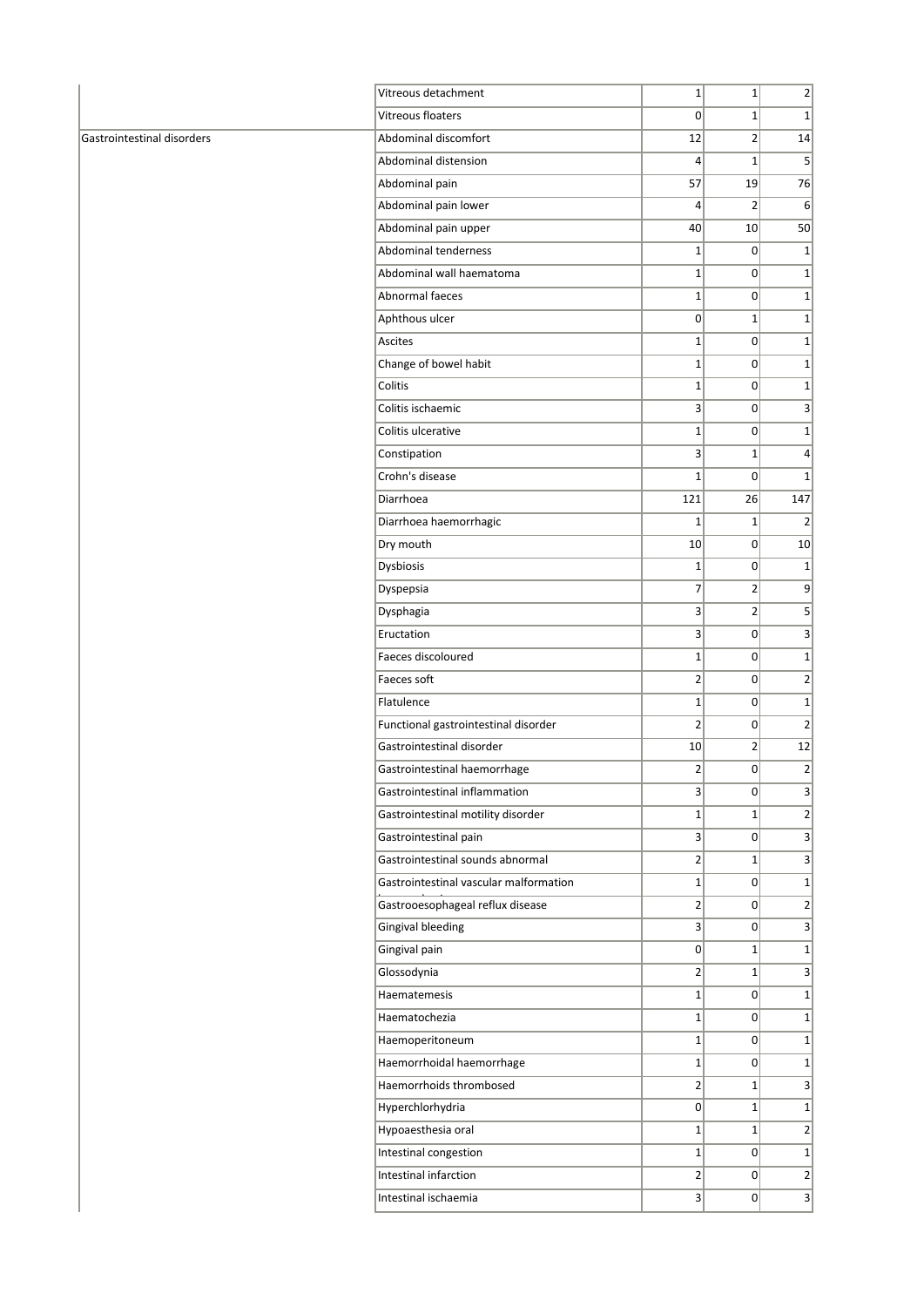|                                                      | Lip pain                      | $1\vert$        | $1\vert$        | $\overline{2}$ |
|------------------------------------------------------|-------------------------------|-----------------|-----------------|----------------|
|                                                      | Lip swelling                  | $1\vert$        | 5 <sup>1</sup>  | 6              |
|                                                      | Melaena                       | $\mathbf{1}$    | $1\vert$        | $\overline{2}$ |
|                                                      | Mesenteric arterial occlusion | $1\vert$        | $\overline{0}$  | $\mathbf 1$    |
|                                                      | Mesenteric artery thrombosis  | $\mathbf{1}$    | $\overline{0}$  | $\mathbf 1$    |
|                                                      | Mesenteric vein thrombosis    | 5 <sup>2</sup>  | 0               | 5              |
|                                                      | Mouth haemorrhage             | $\overline{0}$  | $\overline{2}$  | $\overline{2}$ |
|                                                      | Mouth swelling                | $1\vert$        | $\overline{0}$  | $\mathbf 1$    |
|                                                      | Mucous stools                 | $1\vert$        | $\overline{0}$  | $\mathbf 1$    |
|                                                      | Nausea                        | 1507            | 177             | 1.684          |
|                                                      | Oesophageal spasm             | $1\vert$        | $\overline{0}$  | 1              |
|                                                      | Oral blood blister            | $1\vert$        | $\overline{0}$  | $\mathbf 1$    |
|                                                      | Oral discomfort               | $\overline{2}$  | 0               | $\overline{2}$ |
|                                                      | Oral mucosal blistering       | $1\vert$        | $\overline{0}$  | $\mathbf 1$    |
|                                                      | Oral pruritus                 | $1\vert$        | 0               | $\mathbf 1$    |
|                                                      | Pancreatic enlargement        | $1\vert$        | 0               | $\mathbf 1$    |
|                                                      | Pancreatitis                  | $1\vert$        | 0               | $\mathbf 1$    |
|                                                      | Paraesthesia oral             | $\overline{7}$  | 4               | 11             |
|                                                      | Plicated tongue               | $\overline{0}$  | $1\vert$        | $\mathbf 1$    |
|                                                      | Rectal haemorrhage            | $\vert 4 \vert$ | $2\vert$        | 6              |
|                                                      | Reflux gastritis              | $1\vert$        | $\overline{0}$  | $\mathbf 1$    |
|                                                      | Regurgitation                 | $\mathbf{1}$    | $\overline{0}$  | $\mathbf 1$    |
|                                                      | Retching                      | 5 <sup>2</sup>  | 0               | 5              |
|                                                      | Splanchnic hypoperfusion      | $\mathbf{1}$    | $\overline{0}$  | $\mathbf 1$    |
|                                                      | Stomatitis                    | $\overline{0}$  | $1\vert$        | $\mathbf 1$    |
|                                                      | Swollen tongue                | 5 <sup>2</sup>  | $1\vert$        | 6              |
|                                                      | Thrombosis mesenteric vessel  | $1\vert$        | $\overline{0}$  | $\mathbf 1$    |
|                                                      | Tongue discomfort             | 0               | $1\vert$        | $\mathbf 1$    |
|                                                      | Tongue disorder               | $\overline{0}$  | 2               | $\overline{2}$ |
|                                                      | Tooth discolouration          | $\overline{0}$  | $1\vert$        | $\mathbf 1$    |
|                                                      | Tooth disorder                | $\mathbf{1}$    | 0               | $\mathbf 1$    |
|                                                      | Toothache                     | $\vert 4 \vert$ | $\mathbf{2}$    | $6 \mid$       |
|                                                      | Vomiting                      | 174             | 23              | 197            |
| General disorders and administration site conditions | Administration site pain      | $\overline{0}$  | $1\vert$        | 1              |
|                                                      | Adverse drug reaction         | $\vert 3 \vert$ | $\overline{0}$  | $\overline{3}$ |
|                                                      | Application site joint warmth | $1\vert$        | 0               | $\mathbf 1$    |
|                                                      | Asthenia                      | 111             | 15              | 126            |
|                                                      | Axillary pain                 | $\overline{7}$  | $\vert 3 \vert$ | 10             |
|                                                      | Brain death                   | $1\vert$        | 0               | $\mathbf{1}$   |
|                                                      | Chest discomfort              | 32              | 5 <sup>2</sup>  | 37             |
|                                                      | Chest pain                    | 53              | 10              | 63             |
|                                                      | Chills                        | 2584            | 271             | 2.855          |
|                                                      | Condition aggravated          | $\overline{7}$  | $1\vert$        | 8 <sup>2</sup> |
|                                                      | Crying                        | $1\vert$        | 0               | $\mathbf 1$    |
|                                                      | Death                         | 29              | $\overline{0}$  | 29             |
|                                                      | Decreased activity            | $\overline{2}$  | $\overline{0}$  | $\overline{2}$ |
|                                                      | Discharge                     | $1\vert$        | 0               | $\mathbf 1$    |
|                                                      | Discomfort                    | $\vert 4 \vert$ | $\vert 3 \vert$ | $\overline{7}$ |
|                                                      | Disease recurrence            | $\mathbf{2}$    | $\overline{0}$  | $\mathbf{2}$   |
|                                                      | Drug ineffective              | 0               | 9               | $\overline{9}$ |
|                                                      |                               |                 |                 |                |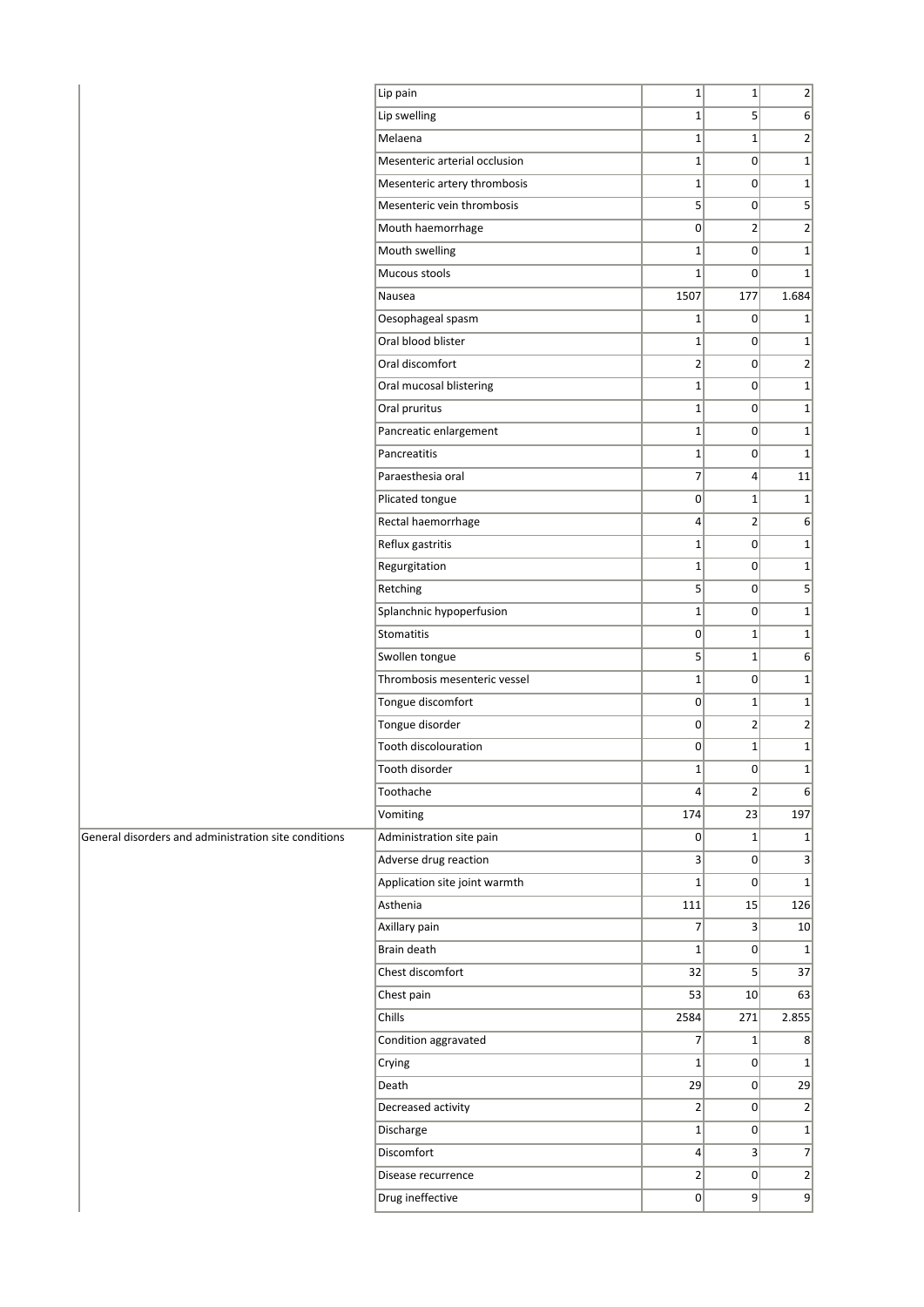| <b>Energy increased</b>               | 1    | 0              | 1              |
|---------------------------------------|------|----------------|----------------|
| Exercise tolerance decreased          | 3    | 0              | 3              |
| Extensive swelling of vaccinated limb | 190  | 31             | 221            |
| Face oedema                           | 4    | 0              | 4              |
| <b>Facial discomfort</b>              | 1    | 0              | $\mathbf{1}$   |
| Facial pain                           | 3    | 1              | 4              |
| Fatigue                               | 2645 | 360            | 3.005          |
| Feeling abnormal                      | 27   | 7              | 34             |
| Feeling cold                          | 78   | 14             | 92             |
| Feeling drunk                         | 3    | 1              | 4              |
| Feeling hot                           | 35   | 12             | 47             |
| Feeling of body temperature change    | 40   | 4              | 44             |
| Feeling of relaxation                 | 0    | 1              | 1              |
| Gait disturbance                      | 22   | 4              | 26             |
| Gait inability                        | 2    | 0              | 2              |
| General physical health deterioration | 9    | 0              | 9              |
| General symptom                       | 1    | 0              | 1              |
| Hangover                              | 3    | 0              | 3              |
| Hyperpyrexia                          | 0    | 1              | 1              |
| Hyperthermia                          | 2    | $\mathbf{1}$   | 3              |
| Hypothermia                           | 2    | 0              | 2              |
| Illness                               | 4    | 7              | 11             |
| Induration                            | 3    | $\overline{2}$ | 5              |
| Inflammation                          | 5    | 3              | 8              |
| Influenza like illness                | 309  | 45             | 354            |
| Injected limb mobility decreased      | 3    | 0              | 3              |
| Injection site bruising               | 3    | 1              | 4              |
| Injection site discomfort             | 5    | 0              | 5              |
| Injection site erythema               | 38   | 12             | 50             |
| Injection site haematoma              | 2    | 1              | 3              |
| Injection site haemorrhage            | 3    | 0              | 3              |
| Injection site hypersensitivity       | 0    | 1              | 1              |
| Injection site hypoaesthesia          | 2    | 0              | $\overline{2}$ |
| Injection site induration             | 17   | 3              | 20             |
| Injection site inflammation           | 4    | 0              | 4              |
| Injection site irritation             | 1    | 0              | 1              |
| Injection site mass                   | 1    | 0              | $\mathbf 1$    |
| Injection site movement impairment    | 5    | 2              | 7              |
| Injection site necrosis               | 1    | 0              | $\mathbf 1$    |
| Injection site oedema                 | 1    | 1              | 2              |
| Injection site pain                   | 227  | 35             | 262            |
| Injection site paraesthesia           | 2    | 0              | 2              |
| Injection site phlebitis              | 0    | $\mathbf{1}$   | $\mathbf{1}$   |
| Injection site plaque                 | 0    | $\mathbf{1}$   | $\mathbf{1}$   |
| Injection site pruritus               | 5    | 3              | 8              |
| Injection site rash                   | 1    | $\mathbf{1}$   | 2              |
| Injection site reaction               | 1314 | 144            | 1.458          |
| Injection site swelling               | 44   | 10             | 54             |
| Injection site warmth                 | 22   | 1              | 23             |
| Lithiasis                             | 1    | 0              | $1\vert$       |
|                                       |      |                |                |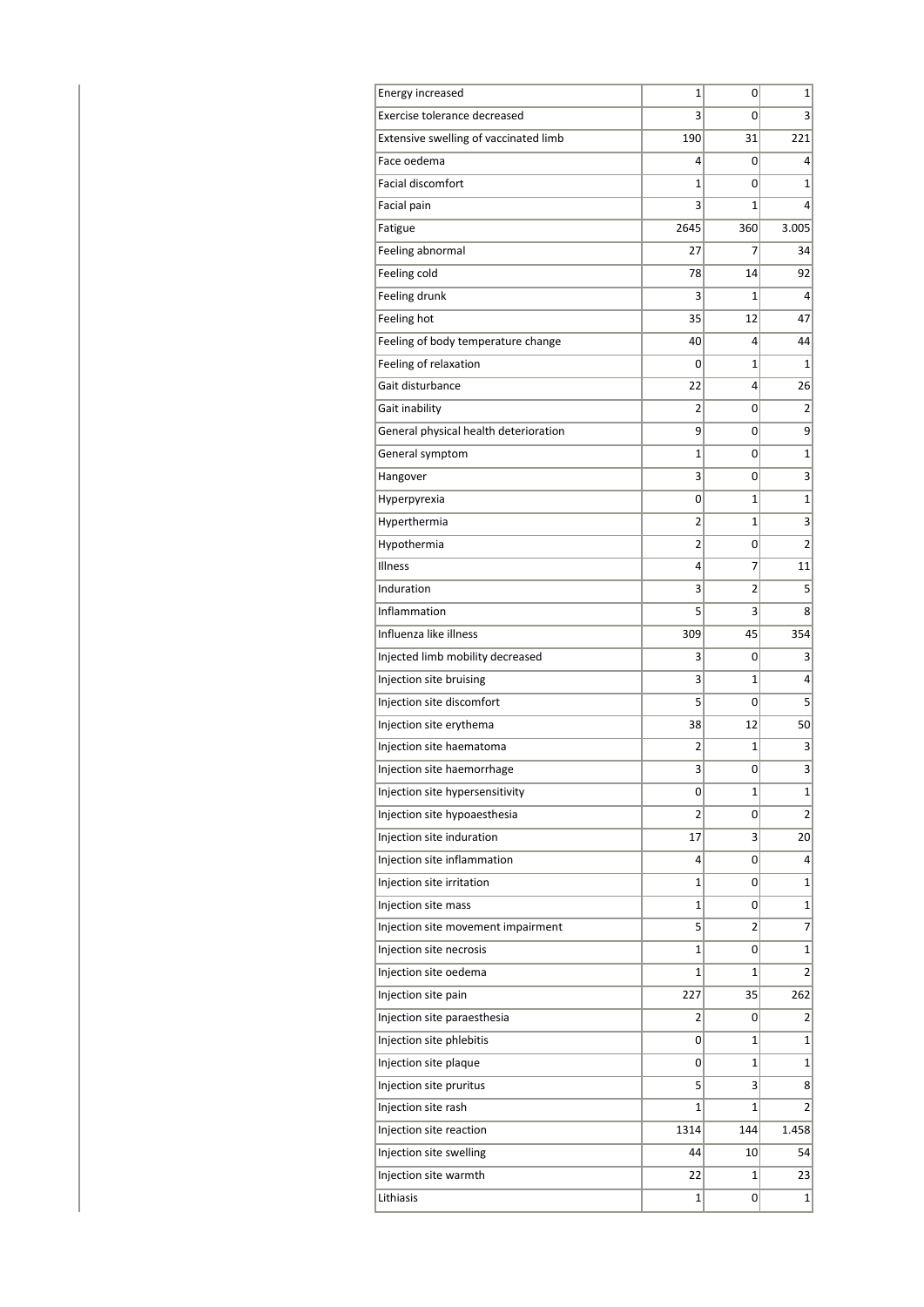|                         | Local reaction                          | $1\vert$       | 0               | $1\vert$                     |
|-------------------------|-----------------------------------------|----------------|-----------------|------------------------------|
|                         | Localised oedema                        | $\overline{2}$ | $1\vert$        | 3 <sup>1</sup>               |
|                         | Malaise                                 | 1613           | 190             | 1.803                        |
|                         | Mucosal inflammation                    | $1\vert$       | $\overline{0}$  | $1\vert$                     |
|                         | Multiple organ dysfunction syndrome     | 3              | 0               | 3                            |
|                         | No adverse event                        | $1\vert$       | $1\vert$        | $2\vert$                     |
|                         | Non-cardiac chest pain                  | $1\vert$       | $1\vert$        | 2                            |
|                         | Oedema                                  | 3 <sup>1</sup> | $1\vert$        | $\vert$                      |
|                         | Oedema peripheral                       | 10             | 5 <sup>2</sup>  | 15                           |
|                         | Pain                                    | 76             | 36              | 112                          |
|                         | Peripheral swelling                     | 88             | 13              | 101                          |
|                         | Puncture site pain                      | $\Omega$       | $1\vert$        | 1 <sup>1</sup>               |
|                         | Pyrexia                                 | 2603           | 345             | 2.948                        |
|                         | Secretion discharge                     | $\overline{2}$ | 0               | $\overline{2}$               |
|                         | Sensation of foreign body               | $1\vert$       | 0               | $1\vert$                     |
|                         | Sense of oppression                     | $\overline{7}$ | 0               | $\overline{7}$               |
|                         | Sick building syndrome                  | $\overline{0}$ | $\overline{2}$  | $2\vert$                     |
|                         | Sluggishness                            | $\overline{2}$ | 0               | 2                            |
|                         | Sudden death                            | 10             | 0               | 10                           |
|                         | Suprapubic pain                         | 0              | $1\vert$        | 1                            |
|                         | Swelling                                | 9              | $\overline{7}$  | 16                           |
|                         | Swelling face                           | 9              | $\vert 3 \vert$ | 12                           |
|                         | Systemic inflammatory response syndrome | $\overline{2}$ | 0               | $\left  \frac{2}{2} \right $ |
|                         | Tenderness                              | 3              | $1\vert$        | $\vert$                      |
|                         | Therapeutic response unexpected         | $\Omega$       | $1\vert$        | 1                            |
|                         | Thirst                                  | 17             | 0               | 17                           |
|                         | Thirst decreased                        | $1\vert$       | $\overline{0}$  | $1\vert$                     |
|                         | Tissue infiltration                     | 0              | $1\vert$        | 1                            |
|                         | Vaccination site bruising               | 0              | $1\vert$        | $1\vert$                     |
|                         | Vaccination site discharge              | $\overline{0}$ | $1\vert$        | $1\vert$                     |
|                         | Vaccination site erythema               | $\mathbf{1}$   | $1\vert$        | $2\vert$                     |
|                         | Vaccination site haematoma              | $1\vert$       | 0               | $1\vert$                     |
|                         | Vaccination site induration             | $1\vert$       | $1\vert$        | 2                            |
|                         | Vaccination site movement impairment    | $1\vert$       | $\overline{0}$  | $1\vert$                     |
|                         | Vaccination site pain                   | $\overline{2}$ | $\mathsf{g}$    | 11                           |
|                         | Vaccination site plaque                 | 0              | $1\vert$        | $1\vert$                     |
|                         | Vaccination site swelling               | $1\vert$       | 0               | $1\vert$                     |
|                         | Vascular stent occlusion                | $1\vert$       | 0               | $1\vert$                     |
|                         | Vascular stent thrombosis               | $1\vert$       | 0               | $1\vert$                     |
| Hepatobiliary disorders | <b>Biliary obstruction</b>              | $1\vert$       | $\overline{0}$  | 1                            |
|                         | Cholangitis                             | $1\vert$       | $\overline{0}$  | $1\vert$                     |
|                         | Cholecystitis                           | $1\vert$       | $\overline{0}$  | $1\vert$                     |
|                         | Gallbladder necrosis                    | $1\vert$       | 0               | 1                            |
|                         | <b>Hepatic failure</b>                  | $1\vert$       | $\Omega$        | 1                            |
|                         | Hepatic function abnormal               | $1\vert$       | 0               | $1\vert$                     |
|                         | Hepatic mass                            | $1\vert$       | $\overline{0}$  | 1                            |
|                         | Hepatic pain                            | $1\vert$       | $\overline{0}$  | 1                            |
|                         | Hepatic steatosis                       | 2              | $\overline{0}$  | 2                            |
|                         | Hepatitis                               | $1\vert$       | 0               | $1\vert$                     |
|                         | Hepatomegaly                            | $1\vert$       | $\overline{0}$  | 1                            |
|                         |                                         |                |                 |                              |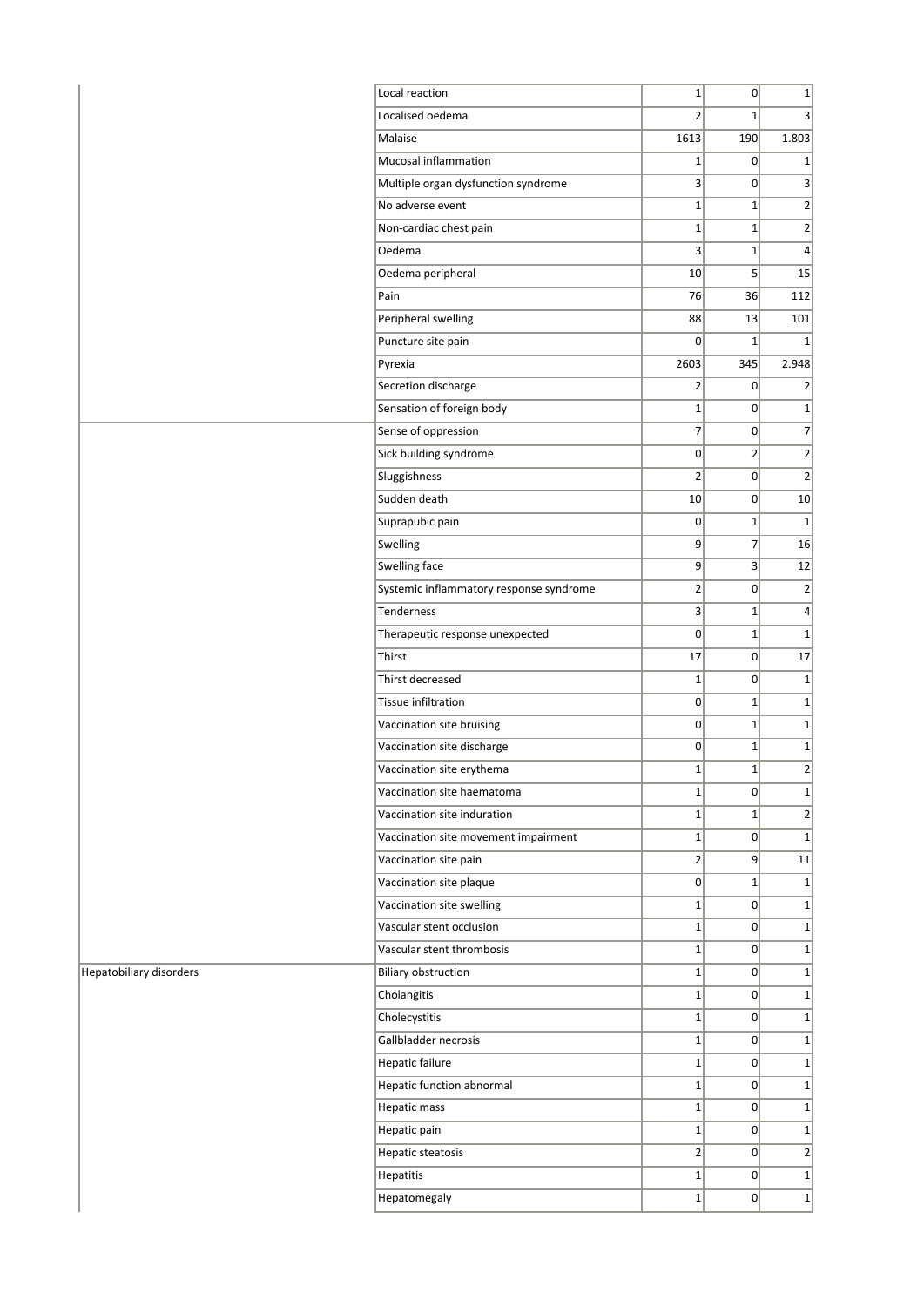|                             | Hyperbilirubinaemia                           | $1\vert$                    | $\vert 0 \vert$ | $1\vert$                                    |
|-----------------------------|-----------------------------------------------|-----------------------------|-----------------|---------------------------------------------|
|                             | Jaundice                                      | $\overline{0}$              | $\mathbf{1}$    | $1\vert$                                    |
|                             | Liver disorder                                | $\overline{\mathbf{c}}$     | 0               | $\mathbf{2}$                                |
|                             | Portal vein occlusion                         | $\mathbf{1}$                | 0               | $1\overline{ }$                             |
|                             | Portal vein thrombosis                        | 6                           | 0               | $6 \mid$                                    |
|                             | Venoocclusive liver disease                   | $1\vert$                    | 0               | $1\overline{ }$                             |
| Immune system disorders     | Anaphylactic reaction                         | 13                          | 6               | 19                                          |
|                             | Anaphylactic shock                            | 3                           | $\vert 0 \vert$ | $\overline{3}$                              |
|                             | Autoimmune disorder                           | 14                          | $\mathbf{1}$    | 15                                          |
|                             | Eosinophilic granulomatosis with polyangiitis | $\mathbf{1}$                | $\mathbf{0}$    | $\mathbf{1}$                                |
|                             | Hypersensitivity                              | 67                          | 18              | 85                                          |
|                             | Immune system disorder                        | $1\vert$                    | 0               | $1\vert$                                    |
|                             | Multiple allergies                            | $1\vert$                    | 0               | $1\vert$                                    |
|                             | Seasonal allergy                              | $\mathbf{1}$                | 0               | $1\overline{ }$                             |
| Infections and infestations | Abdominal infection                           | $\overline{0}$              | $\mathbf{1}$    | $1\vert$                                    |
|                             | Abscess                                       | 0                           | $\mathbf 1$     | $1\overline{ }$                             |
|                             | Abscess oral                                  | $\mathbf 1$                 | 0               | $1\vert$                                    |
|                             | Appendicitis                                  | $\overline{2}$              | 0               | $\overline{2}$                              |
|                             | Asymptomatic COVID-19                         | $1\vert$                    | $\mathbf{0}$    | $1\overline{ }$                             |
|                             | <b>Bacterial infection</b>                    | $\mathbf{1}$                | 0               | $1\vert$                                    |
|                             | <b>Brain abscess</b>                          | $\mathbf 1$                 | 0               | $1\overline{ }$                             |
|                             |                                               |                             | 0               | $1\vert$                                    |
|                             | Brain empyema<br><b>Bronchiolitis</b>         | $\mathbf 1$<br>$\mathbf{1}$ | 0               | $1\overline{ }$                             |
|                             | <b>Bronchitis</b>                             | $\mathbf{1}$                | $\mathbf{1}$    |                                             |
|                             |                                               |                             |                 | $\overline{2}$                              |
|                             | COVID-19                                      | 107                         | 18              | 125                                         |
|                             | COVID-19 pneumonia                            | 3                           | 0               | 3                                           |
|                             | Cavernous sinus thrombosis                    | $\mathbf{1}$<br>$1\vert$    | 0               | $1\vert$<br>$\overline{3}$                  |
|                             | Conjunctivitis                                |                             | $\overline{2}$  |                                             |
|                             | Conjunctivitis viral                          | 0                           | $\mathbf{1}$    | $1\vert$                                    |
|                             | Cystitis                                      | 3                           | 0 <br>$\Omega$  | $\overline{3}$                              |
|                             | <b>Diverticulitis</b>                         | $\overline{2}$              |                 | $\overline{2}$                              |
|                             | Ear infection                                 | $1\vert$                    | $\overline{2}$  | $\mathbf{3}$                                |
|                             | Empyema                                       | $1\vert$                    | 0               | $1\vert$                                    |
|                             | Encephalitis                                  | $\vert 4 \vert$             | 0               | $\vert 4 \vert$                             |
|                             | Encephalomyelitis                             | $1\vert$                    | 0               | $1\overline{ }$                             |
|                             | Endocarditis                                  | $\mathbf 1$                 | 0               | $1\vert$                                    |
|                             | Erysipelas                                    | $2\vert$                    | $\overline{2}$  | $\vert 4 \vert$                             |
|                             | Eye infection                                 | $1\vert$                    | 0               | $1\overline{ }$                             |
|                             | Gastrointestinal infection                    | $\overline{0}$              | $1\vert$        | $1\vert$                                    |
|                             | Herpes zoster                                 | 5 <sup>2</sup>              | 21              | 26                                          |
|                             | Infection                                     | $\mathbf 1$                 | $\mathbf{1}$    | $\overline{2}$                              |
|                             | Infectious mononucleosis                      | $\overline{0}$              | $1\vert$        | $1\overline{ }$                             |
|                             | Influenza                                     | 18                          | 13              | 31                                          |
|                             | Injection site cellulitis                     | 0                           | $1\vert$        | $1\vert$                                    |
|                             | Laryngitis                                    | $1\vert$                    | 0               | $1\overline{ }$                             |
|                             | Lymphangitis                                  | $\overline{0}$              | $\mathbf{1}$    | $1\vert$                                    |
|                             | Mastitis                                      | $1\vert$                    | 0               | $1\overline{ }$                             |
|                             |                                               |                             |                 |                                             |
|                             | Meningitis bacterial                          | $1\vert$                    | 0               |                                             |
|                             | Mycoplasma infection<br>Nasal herpes          | $1\vert$<br>$1\vert$        | 0 <br> 0        | $\mathbf{1}$<br>$1\overline{ }$<br>$1\vert$ |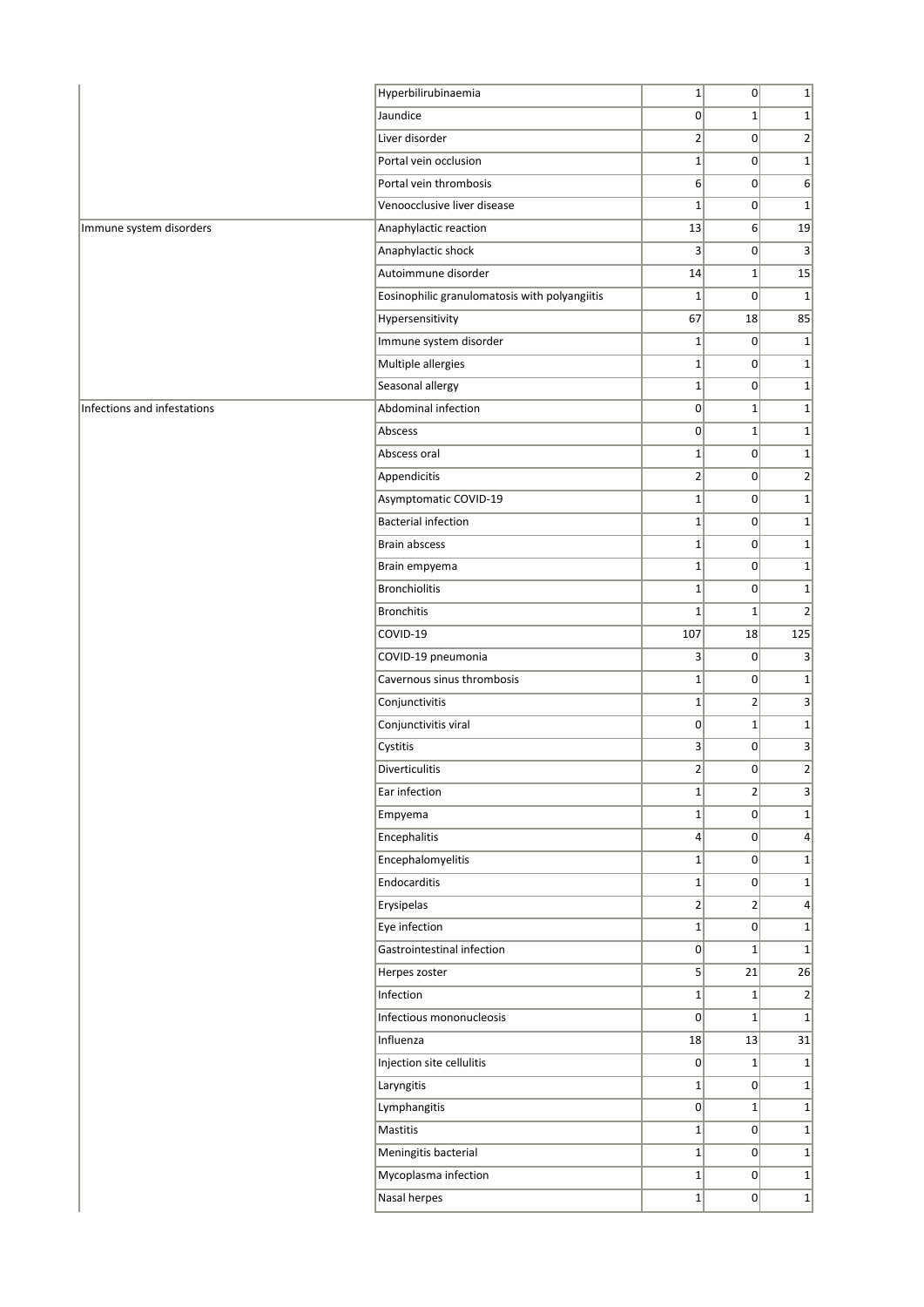|                                                | Nasopharyngitis                                                            | 19             | 9               | 28               |
|------------------------------------------------|----------------------------------------------------------------------------|----------------|-----------------|------------------|
|                                                | Ophthalmic herpes zoster                                                   | 0              | $\mathbf{1}$    | $1\vert$         |
|                                                | Oral herpes                                                                | 3              | $\overline{0}$  | 3                |
|                                                | Ovarian abscess                                                            | $\mathbf 1$    | $\overline{0}$  | 1                |
|                                                | Peritonitis                                                                | $\mathbf 1$    | $\overline{0}$  | $1\vert$         |
|                                                | Pharyngitis                                                                | 0              | $\vert 3 \vert$ | $\vert$ 3        |
|                                                | Pneumococcal sepsis                                                        | $\mathbf 1$    | 0               | $1\vert$         |
|                                                | Pneumonia                                                                  | 8              | $\mathbf{1}$    | 9                |
|                                                | Pneumonia bacterial                                                        | $\mathbf 1$    | $\overline{0}$  | 1                |
|                                                | Pyelonephritis                                                             | $\overline{2}$ | $\overline{0}$  | $\overline{2}$   |
|                                                | Pyelonephritis acute                                                       | $\mathbf 1$    | $\Omega$        | $1\vert$         |
|                                                | Respiratory tract infection                                                | $\mathbf{1}$   | $\overline{0}$  | $1\vert$         |
|                                                | Rhinitis                                                                   | $\mathbf{1}$   | $\overline{2}$  | $\vert$ 3        |
|                                                | Sepsis                                                                     | 3              | $\overline{0}$  | $\vert 3 \vert$  |
|                                                | Septic shock                                                               | 3              | $\overline{0}$  | 3                |
|                                                | Sinusitis                                                                  | $\overline{4}$ | $\overline{0}$  | $\vert$          |
|                                                | Streptococcal infection                                                    | $\mathbf{1}$   | $\overline{0}$  | $1\vert$         |
|                                                | Subcutaneous abscess                                                       | 0              | $\mathbf{1}$    | 1                |
|                                                | Suspected COVID-19                                                         | 0              | $\mathbf{1}$    | $1\vert$         |
|                                                | Sweating fever                                                             | 0              | $\mathbf{1}$    | $1\vert$         |
|                                                | Tooth abscess                                                              | $\mathbf 1$    | $\overline{0}$  | 1                |
|                                                | Urinary tract infection                                                    | 3              | $\mathbf{1}$    | $\vert$          |
|                                                | Vestibular neuronitis                                                      | 3              | $\overline{0}$  | 3                |
|                                                | Viral myocarditis                                                          | $\mathbf{1}$   | $\overline{0}$  | $1\vert$         |
| Injury, poisoning and procedural complications | Circumstance or information capable of leading to                          | $\mathbf 1$    | $\overline{0}$  | 1                |
|                                                | Contusion                                                                  | 15             | 16              | 31               |
|                                                | Epicondylitis                                                              | $\mathbf{1}$   | $\overline{0}$  | 1                |
|                                                | Exposure during pregnancy                                                  | $\overline{2}$ | $\overline{2}$  | $\vert$          |
|                                                | Exposure via breast milk                                                   | 0              | $\mathbf{1}$    | 1                |
|                                                | Fall                                                                       | 15             | 3               | 18               |
|                                                | Head injury                                                                | $\mathbf 1$    | 0               | $1\vert$         |
|                                                | Heat stroke                                                                | $1\vert$       | 0               | 1                |
|                                                | Inappropriate schedule of product administration                           | $\mathbf{1}$   | $\overline{2}$  | 3                |
|                                                | Incomplete course of vaccination                                           | 0              | $1\vert$        | $1\vert$         |
|                                                | Incorrect route of product administration                                  | $\mathbf 1$    | 6 <sup>1</sup>  | 7                |
|                                                | Intentional dose omission                                                  | $\mathbf{1}$   | $\overline{0}$  | $1\vert$         |
|                                                | Intentional product misuse                                                 | $\overline{2}$ | $\overline{0}$  | $\left  \right $ |
|                                                | Kidney rupture                                                             | $\mathbf{1}$   | $\overline{0}$  | 1                |
|                                                | Maternal exposure during breast feeding                                    | $\overline{2}$ | 6 <sup>1</sup>  | 8                |
|                                                | Medication error                                                           | $\mathbf{1}$   | 6 <sup>1</sup>  | 7                |
|                                                | Muscle injury                                                              | $\overline{0}$ | $1\vert$        | $1\vert$         |
|                                                | Muscle rupture                                                             | $\overline{0}$ | $\mathbf{1}$    | 1                |
|                                                | Nasal injury                                                               | $\mathbf{1}$   | $\overline{0}$  | $1\vert$         |
|                                                | Off label use                                                              | $\mathbf{2}$   | $1\vert$        | 3                |
|                                                |                                                                            | $\pmb{0}$      | $1\vert$        | $1\vert$         |
|                                                | Product administered at inappropriate site<br>Product administration error | $\overline{0}$ | $1\vert$        | $1\vert$         |
|                                                |                                                                            |                |                 |                  |
|                                                | Product dose omission issue                                                | $\mathbf{1}$   | $\overline{0}$  | 1                |
|                                                | Spinal cord injury                                                         | $\mathbf{1}$   | $\overline{0}$  | $1\vert$         |
|                                                | Synovial rupture                                                           | $\mathbf{1}$   | $\overline{0}$  | 1                |
|                                                | Tracheal deviation                                                         | $\mathbf{1}$   | $\overline{0}$  | $1\vert$         |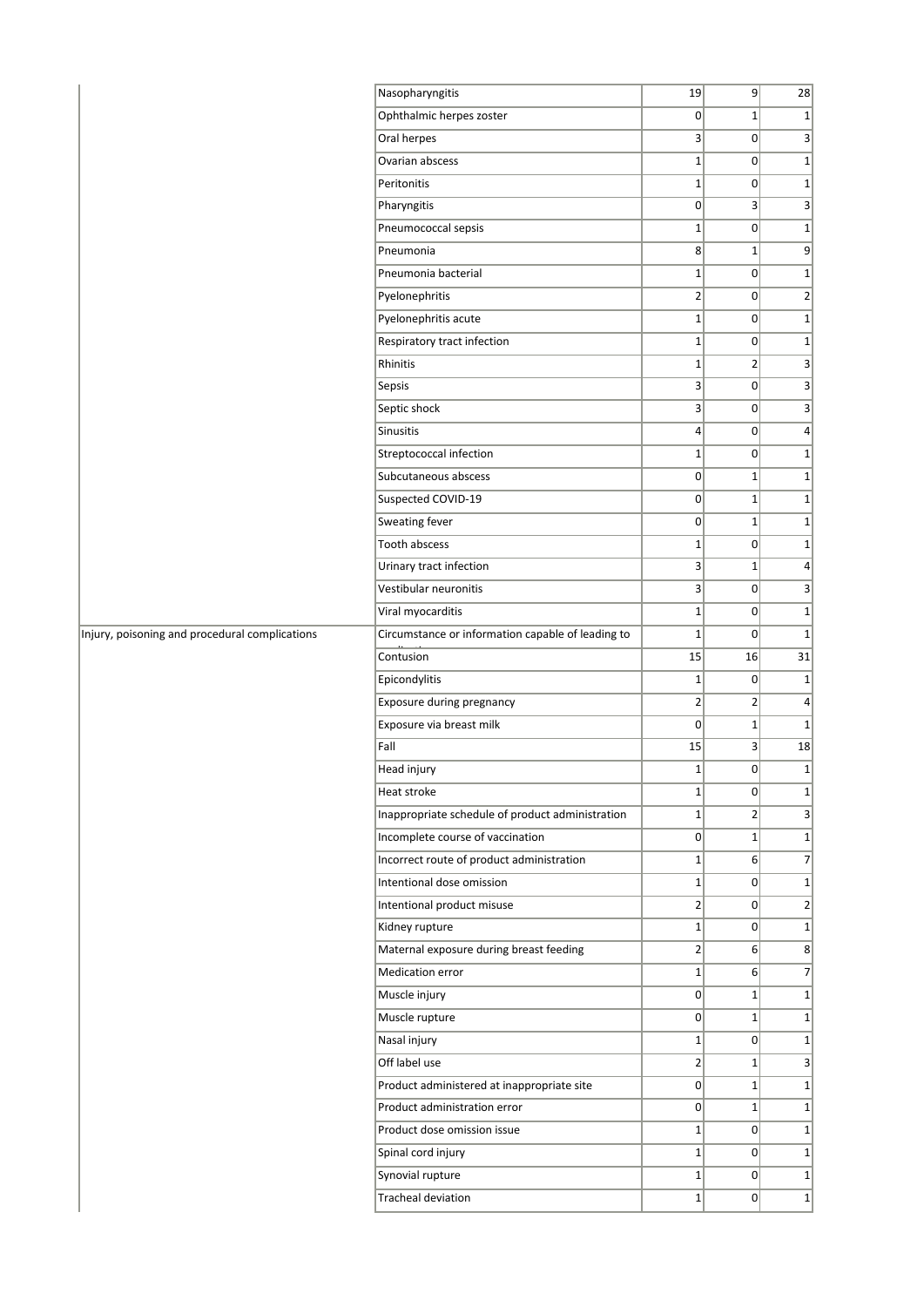| Underdose                                       | $\Omega$       | $1\vert$        | 1                |
|-------------------------------------------------|----------------|-----------------|------------------|
| Vascular graft thrombosis                       | $\mathbf{1}$   | $\overline{0}$  | $1\vert$         |
| Vascular injury                                 | 1              | 0               | $\mathbf{1}$     |
| Vasoplegia syndrome                             | $\mathbf{1}$   | 0               | $\mathbf{1}$     |
| Venous injury                                   | 0              | $\mathbf{1}$    | $\mathbf{1}$     |
| Wound                                           | $\mathbf{1}$   | $\Omega$        | $\mathbf{1}$     |
| Wrong product administered                      | $\overline{0}$ | $1\vert$        | $\mathbf{1}$     |
| Wrong technique in product usage process        | 0              | $1\vert$        | $\mathbf{1}$     |
| Activated partial thromboplastin time prolonged | $\mathbf{1}$   | $\overline{0}$  | $\mathbf{1}$     |
| Activated partial thromboplastin time shortened | 2              | 0               | $\overline{2}$   |
| Alanine aminotransferase increased              | $\mathbf{1}$   | 0               | $\mathbf{1}$     |
| Anti-platelet antibody                          | 1              | 0               | $\mathbf{1}$     |
| Antibody test negative                          | $\overline{0}$ | $\overline{2}$  | 2                |
| Aspartate aminotransferase increased            | $\mathbf{1}$   | 0               | $\mathbf{1}$     |
| Babinski reflex test                            | 1              | 0               | $\mathbf{1}$     |
| Basophil percentage increased                   | $1\vert$       | 0               | $1\vert$         |
| Blood albumin decreased                         | 1              | 0               | 1                |
| Blood alkaline phosphatase increased            | $\mathbf{1}$   | $\overline{0}$  | $\mathbf{1}$     |
| Blood bilirubin increased                       | $\mathbf{1}$   | $\Omega$        | $\mathbf{1}$     |
| Blood fibrinogen decreased                      | 3              | $\Omega$        | 3                |
| Blood fibrinogen increased                      | $\overline{2}$ | 0               | 2                |
| Blood glucose abnormal                          | 1              | $\Omega$        | $\mathbf{1}$     |
| Blood glucose fluctuation                       | $\mathbf{1}$   | 0               | $\mathbf{1}$     |
| Blood glucose increased                         | 1              | 0               | $\mathbf{1}$     |
| Blood pressure abnormal                         | $\mathbf 1$    | $\Omega$        | $\mathbf{1}$     |
| Blood pressure decreased                        | 23             | $\overline{2}$  | 25               |
| Blood pressure diastolic increased              | 1              | $\overline{2}$  | 3                |
| Blood pressure increased                        | 17             | 6 <sup>1</sup>  | 23               |
| Blood pressure normal                           | 1              | 0               | $\mathbf{1}$     |
| Blood pressure systolic increased               | $\mathbf{1}$   | 0               | 1                |
| Blood triglycerides increased                   | 1              | $\overline{0}$  | $\mathbf{1}$     |
| <b>Blood urine</b>                              | $\mathbf{1}$   | $\Omega$        | $\mathbf{1}$     |
| Body temperature                                | 0              | $\overline{2}$  | $\overline{2}$   |
| Body temperature abnormal                       | $\overline{0}$ | $1\vert$        | $1\vert$         |
| Body temperature decreased                      | $\mathsf{S}$   | $1\vert$        | $6 \overline{6}$ |
| Body temperature fluctuation                    | 3              | $1\vert$        | 4                |
| Body temperature increased                      | 11             | 5 <sup>2</sup>  | 16               |
| Breath sounds abnormal                          | $1\vert$       | $\Omega$        | 1                |
| C-reactive protein increased                    | 28             | $1\vert$        | 29               |
| CSF protein increased                           | $\overline{2}$ | 0               | $\overline{2}$   |
| Capillary nail refill test abnormal             | $\mathbf{1}$   | $\Omega$        | $\mathbf{1}$     |
| Coagulation factor increased                    | $1\vert$       | $\overline{0}$  | $1\vert$         |
| Ejection fraction decreased                     | $\mathbf{1}$   | 0               | $\mathbf{1}$     |
| Electromyogram abnormal                         | $1\vert$       | $\Omega$        | $\mathbf{1}$     |
| Fibrin D dimer decreased                        | 0              | $1\vert$        | $\mathbf{1}$     |
| Fibrin D dimer increased                        | 38             | $\vert 4 \vert$ | 42               |
| Fibrin D dimer normal                           | $1\vert$       | $\overline{0}$  | $1\vert$         |
| Gamma-glutamyltransferase increased             | $\mathbf{1}$   | $\Omega$        | $1\vert$         |
| General physical condition abnormal             | $\overline{2}$ | $1\vert$        | $\vert 3 \vert$  |
| Glomerular filtration rate decreased            | $1\vert$       | $\Omega$        | $\mathbf{1}$     |
|                                                 |                |                 |                  |

Investigations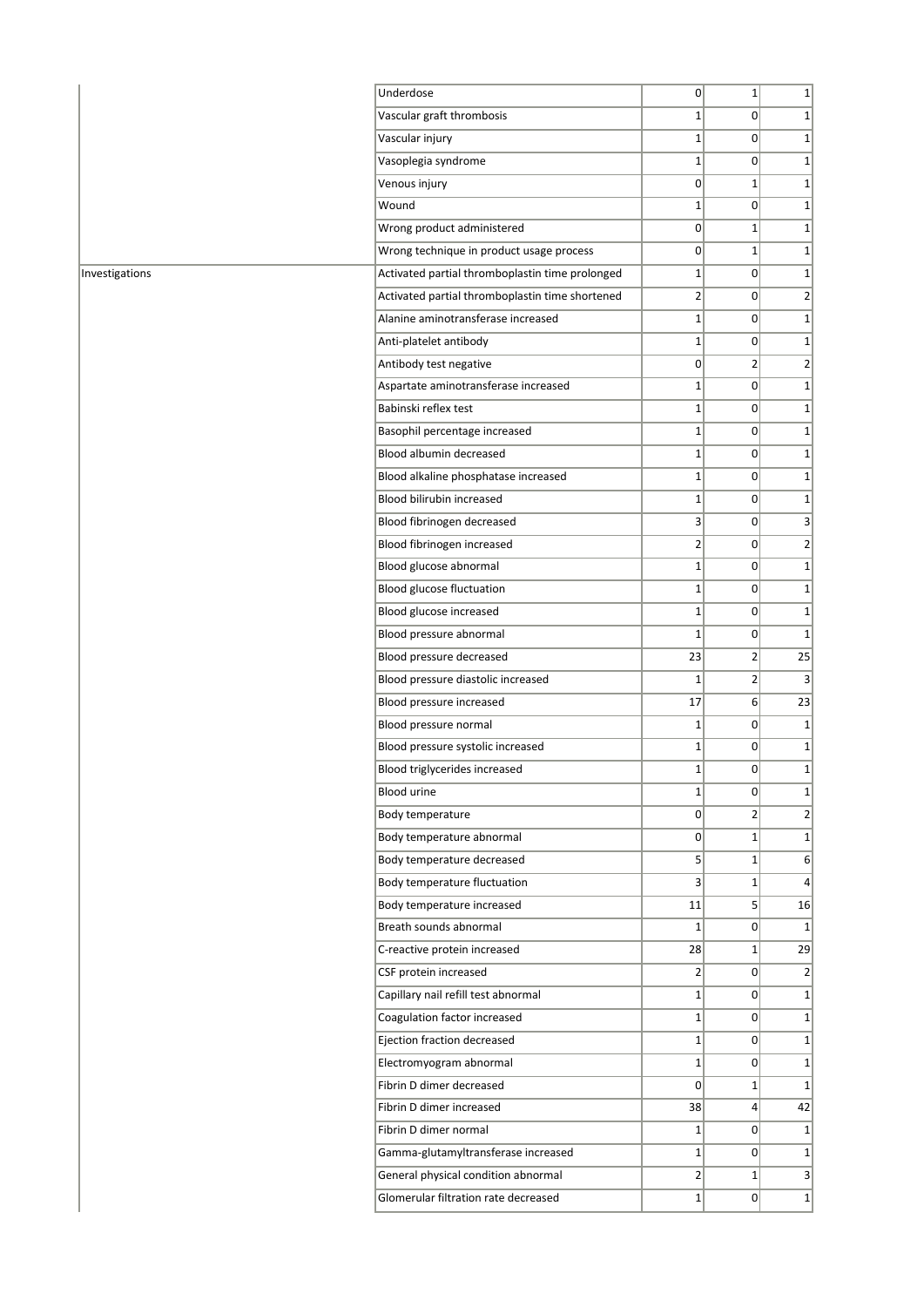| Haematocrit decreased                                                        | 1              | 0              | $1\vert$                                           |
|------------------------------------------------------------------------------|----------------|----------------|----------------------------------------------------|
| Haematocrit increased                                                        | $\mathbf{1}$   | 0              | $\mathbf{1}$                                       |
| Haemoglobin decreased                                                        | $\overline{2}$ | 0              | $\overline{2}$                                     |
| Heart rate abnormal                                                          | 0              | $\mathbf{1}$   | $1\vert$                                           |
| Heart rate decreased                                                         | 3              | $\mathbf{1}$   | 4                                                  |
| Heart rate increased                                                         | 51             | 17             | 68                                                 |
| Heart rate irregular                                                         | $\overline{2}$ | 0              | $\overline{2}$                                     |
| Heart rate normal                                                            | 1              | 0              | $\mathbf{1}$                                       |
| Heparin-induced thrombocytopenia test positive                               | 13             | $\mathbf{1}$   | 14                                                 |
| Homans' sign negative                                                        | 0              | $\mathbf{1}$   | $\mathbf{1}$                                       |
| Inflammatory marker increased                                                | $\mathbf{1}$   | 0              | $1\vert$                                           |
| Interleukin level increased                                                  | $\mathbf{1}$   | 0              | $\mathbf{1}$                                       |
| International normalised ratio decreased                                     | $\mathbf{1}$   | 0              | $\mathbf{1}$                                       |
| International normalised ratio increased                                     | $\mathbf{1}$   | 0              | $\mathbf{1}$                                       |
| Intestinal transit time abnormal                                             | $\mathbf{1}$   | $\mathbf{1}$   | $\overline{2}$                                     |
| Intraocular pressure increased                                               | 0              | $\mathbf{1}$   | $1\vert$                                           |
| Laboratory test normal                                                       | $\mathbf{1}$   | 0              | $1\vert$                                           |
| Liver function test abnormal                                                 | 3              | 0              | 3                                                  |
| Lymphocyte count decreased                                                   | 0              | $\mathbf{1}$   | $\mathbf 1$                                        |
| Lymphocyte percentage decreased                                              | $\mathbf{1}$   | 0              | $\mathbf 1$                                        |
| Magnetic resonance imaging head normal                                       | $\mathbf{1}$   | 0              | $\mathbf{1}$                                       |
| Monoclonal immunoglobulin increased                                          | $\mathbf{1}$   | 0              | $\mathbf{1}$                                       |
| N-terminal prohormone brain natriuretic peptide                              | $\mathbf{1}$   | 0              | $\mathbf 1$                                        |
| Neurological examination abnormal                                            | 1              | 0              | $\mathbf{1}$                                       |
| Oxygen saturation decreased                                                  | 12             | $\mathbf{1}$   | 13                                                 |
| Platelet count decreased                                                     | 7              | 0              | $\overline{7}$                                     |
| Platelet count increased                                                     | 1              | 0              | $\mathbf{1}$                                       |
| Platelet count normal                                                        | $\mathbf{1}$   | 0              | $\mathbf{1}$                                       |
| Procalcitonin increased                                                      | $\mathbf{1}$   | 0              | $\mathbf{1}$                                       |
| Progesterone decreased                                                       | 0              | $\overline{2}$ | $\overline{2}$                                     |
| Protein C decreased                                                          | 1              | 0              | $\mathbf 1$                                        |
| Quality of life decreased                                                    | 1              | 0              | $1\vert$                                           |
| Red blood cell count decreased                                               | $\mathbf{1}$   | $\mathbf{1}$   | $\overline{2}$                                     |
| Red blood cell count increased                                               | 0              | $\mathbf{1}$   | $1\vert$                                           |
| Red blood cell sedimentation rate increased                                  | $\overline{2}$ | 0              | $\overline{2}$                                     |
| Respiratory rate decreased                                                   | 0              | $\mathbf{1}$   | $\mathbf 1$                                        |
| Respiratory rate increased                                                   | $\overline{2}$ | $\mathbf{1}$   | $\overline{\mathbf{3}}$                            |
| SARS-CoV-2 antibody test negative                                            | $\mathbf{1}$   | 5              | $6 \overline{6}$                                   |
| SARS-CoV-2 antibody test positive                                            | $\mathbf{1}$   | 0              | $1\vert$                                           |
| SARS-CoV-2 test negative                                                     | $\overline{2}$ | $\mathbf{1}$   | $\overline{3}$                                     |
| SARS-CoV-2 test positive                                                     | 25             | 6              | 31                                                 |
| Serum ferritin increased                                                     | $\overline{2}$ | 0              | $\overline{2}$                                     |
| Troponin T increased                                                         | $\mathbf{1}$   | 0              | $1\vert$                                           |
|                                                                              | $\overline{2}$ | 0              | $\overline{2}$                                     |
|                                                                              | 1              | 0              | $\mathbf{1}$                                       |
| Venous pressure increased                                                    |                |                |                                                    |
|                                                                              | 12             | 3              |                                                    |
| Troponin increased<br>Weight decreased<br>White blood cell analysis abnormal | $\mathbf{1}$   | 0              |                                                    |
| White blood cell count decreased                                             | $\mathbf{1}$   | $\overline{2}$ |                                                    |
| White blood cell count increased                                             | $\overline{2}$ | 0              | 15<br>$1\vert$<br>$\overline{3}$<br>$\overline{2}$ |

Metabolism and nutrition disorders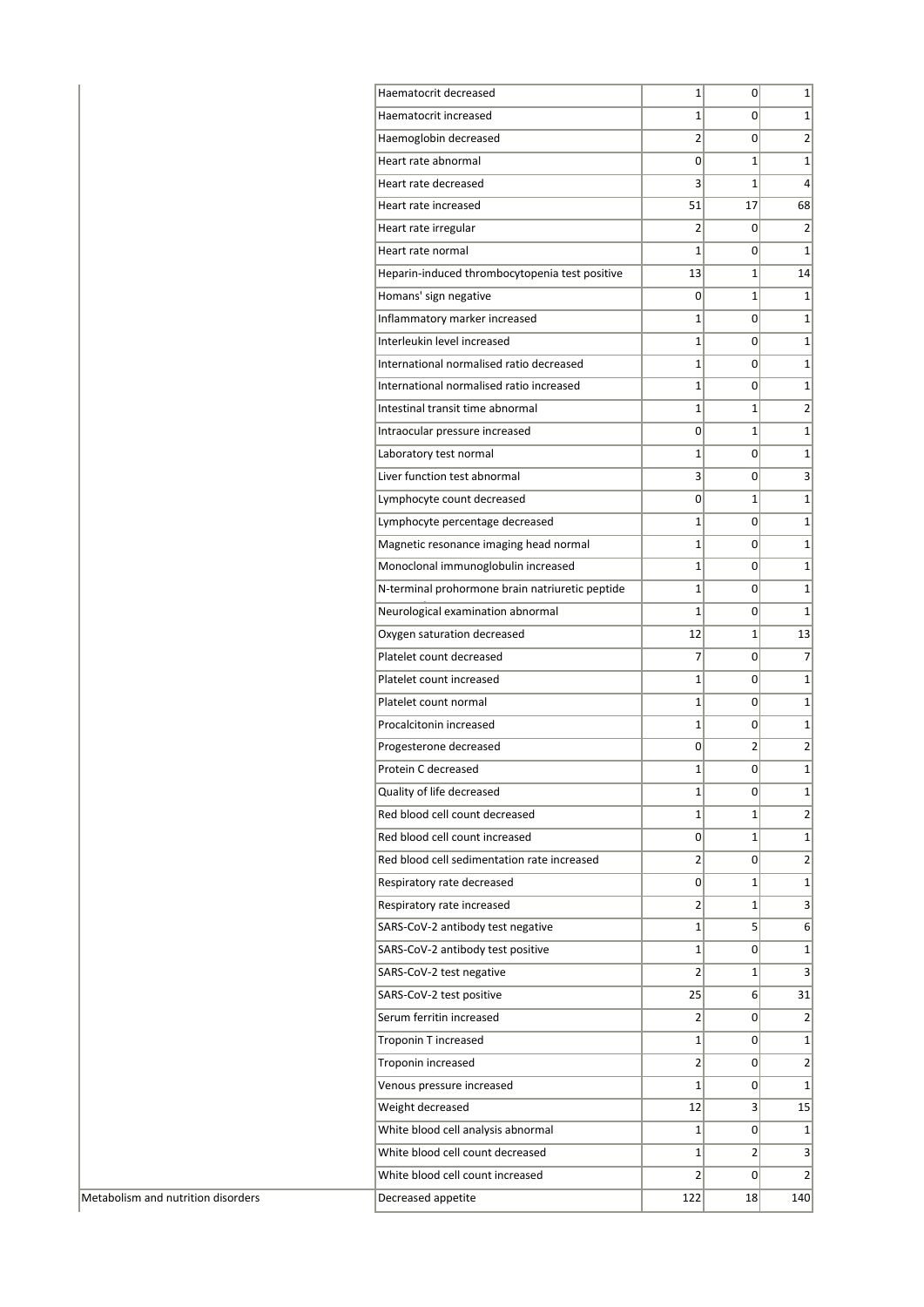|                                                 | Dehydration                | $\vert 4 \vert$ | 0                 | $\vert 4 \vert$ |
|-------------------------------------------------|----------------------------|-----------------|-------------------|-----------------|
|                                                 | Feeding disorder           | $\overline{2}$  | 0                 | $\overline{2}$  |
|                                                 | Fluid overload             | $\overline{0}$  | $\mathbf{1}$      | $\mathbf{1}$    |
|                                                 | Fluid retention            | $\mathbf{1}$    | $\mathbf{1}$      | $\mathbf{2}$    |
|                                                 | Folate deficiency          | $\mathbf 0$     | $\mathbf{1}$      | $1\vert$        |
|                                                 | Food aversion              | $1\vert$        | $\overline{0}$    | $\mathbf{1}$    |
|                                                 | Food refusal               | $\mathbf 1$     | 0                 | $1\overline{ }$ |
|                                                 | Gout                       | $\mathbf{1}$    | 0                 | $1\overline{ }$ |
|                                                 | Hyperglycaemia             | $\mathbf{1}$    | 0                 | $\mathbf{1}$    |
|                                                 | Hyperkalaemia              | $\mathbf 1$     | $\overline{0}$    | $\mathbf{1}$    |
|                                                 | Hypoglycaemia              | $1\vert$        | $1\vert$          | $\mathbf{2}$    |
|                                                 | Hyponatraemia              | $\mathbf{1}$    | $\mathbf{1}$      | $\mathbf{2}$    |
|                                                 | Hypophagia                 | $\mathbf{1}$    | $\overline{0}$    | $1\overline{ }$ |
|                                                 | Hypovolaemia               | $\mathbf{1}$    | 0                 | $1\overline{ }$ |
|                                                 | Increased appetite         | $\mathbf{1}$    | $\overline{0}$    | $\mathbf{1}$    |
|                                                 | Iron deficiency            | $\overline{0}$  | $\mathbf{1}$      | $1\overline{ }$ |
|                                                 | Lactic acidosis            | $\overline{2}$  | $\overline{0}$    | $\overline{2}$  |
|                                                 | Metabolic syndrome         | 0               | $\mathbf{1}$      | $\mathbf{1}$    |
|                                                 | Mineral deficiency         | $\mathbf 1$     | 0                 | $1\overline{ }$ |
|                                                 | Oligodipsia                | $\mathbf{1}$    | 0                 | $1\vert$        |
|                                                 | Polydipsia                 | $\mathbf{1}$    | 0                 | $1\overline{ }$ |
|                                                 | Vitamin D deficiency       | $\mathbf{1}$    | $\overline{0}$    | $1\overline{ }$ |
| Musculoskeletal and connective tissue disorders | Acute aseptic arthritis    | $\mathbf{1}$    | $\overline{0}$    | $1\vert$        |
|                                                 | Arthralgia                 | 1203            | 173               | 1.376           |
|                                                 | Arthritis                  | 6 <sup>1</sup>  | $1\vert$          | $\overline{7}$  |
|                                                 | Axillary mass              | 0               | $\mathbf 1$       | $1\vert$        |
|                                                 | Back pain                  | 84              | 14                | 98              |
|                                                 | Bone pain                  | $\overline{4}$  | 0                 | $\vert$         |
|                                                 | Connective tissue disorder | 0               | $\mathbf{1}$      | $1\overline{ }$ |
|                                                 | Costochondritis            | $\mathbf{1}$    | $\overline{0}$    | $1\vert$        |
|                                                 | Exostosis                  | $\mathbf{1}$    | 0                 | $1\vert$        |
|                                                 | Facial asymmetry           | $\mathbf{1}$    | $\overline{0}$    | $\mathbf{1}$    |
|                                                 | Fibromyalgia               | $\overline{2}$  | 0                 | $\overline{2}$  |
|                                                 | Foot deformity             | $\mathbf{1}$    | 0                 | $1\overline{ }$ |
|                                                 | Groin pain                 | 3               | $1\vert$          | $\vert$         |
|                                                 | Jaw disorder               | $\mathbf{1}$    | $1\vert$          | $\mathbf{2}$    |
|                                                 | Joint instability          | $1\vert$        | $\overline{0}$    | $1\vert$        |
|                                                 | Joint stiffness            | $\overline{2}$  | $\mathbf{1}$      | $\overline{3}$  |
|                                                 | Joint swelling             | 3               | 5 <sup>2</sup>    | 8               |
|                                                 | Limb discomfort            | 36              | 6                 | 42              |
|                                                 | Mobility decreased         | 3               | $1\vert$          | $\vert 4 \vert$ |
|                                                 | Muscle contracture         | $\mathbf{1}$    | $1\vert$          | $\overline{2}$  |
|                                                 | Muscle discomfort          | $\mathbf{1}$    | $\overline{0}$    | $1\vert$        |
|                                                 | Muscle disorder            | $\Omega$        | $1\vert$          | $1\overline{ }$ |
|                                                 | Muscle spasms              | 39              | $\lvert 8 \rvert$ | 47              |
|                                                 | Muscle swelling            | $\mathbf{1}$    | 0                 | $1\overline{ }$ |
|                                                 | Muscle tightness           | $1\vert$        | 0                 | $1\overline{ }$ |
|                                                 | Muscle twitching           | 3               | 0                 | $\overline{3}$  |
|                                                 | Muscular weakness          | 34              | 10                | 44              |
|                                                 | Musculoskeletal chest pain | $\vert$ 2       | 1                 | $\vert$         |
|                                                 |                            |                 |                   |                 |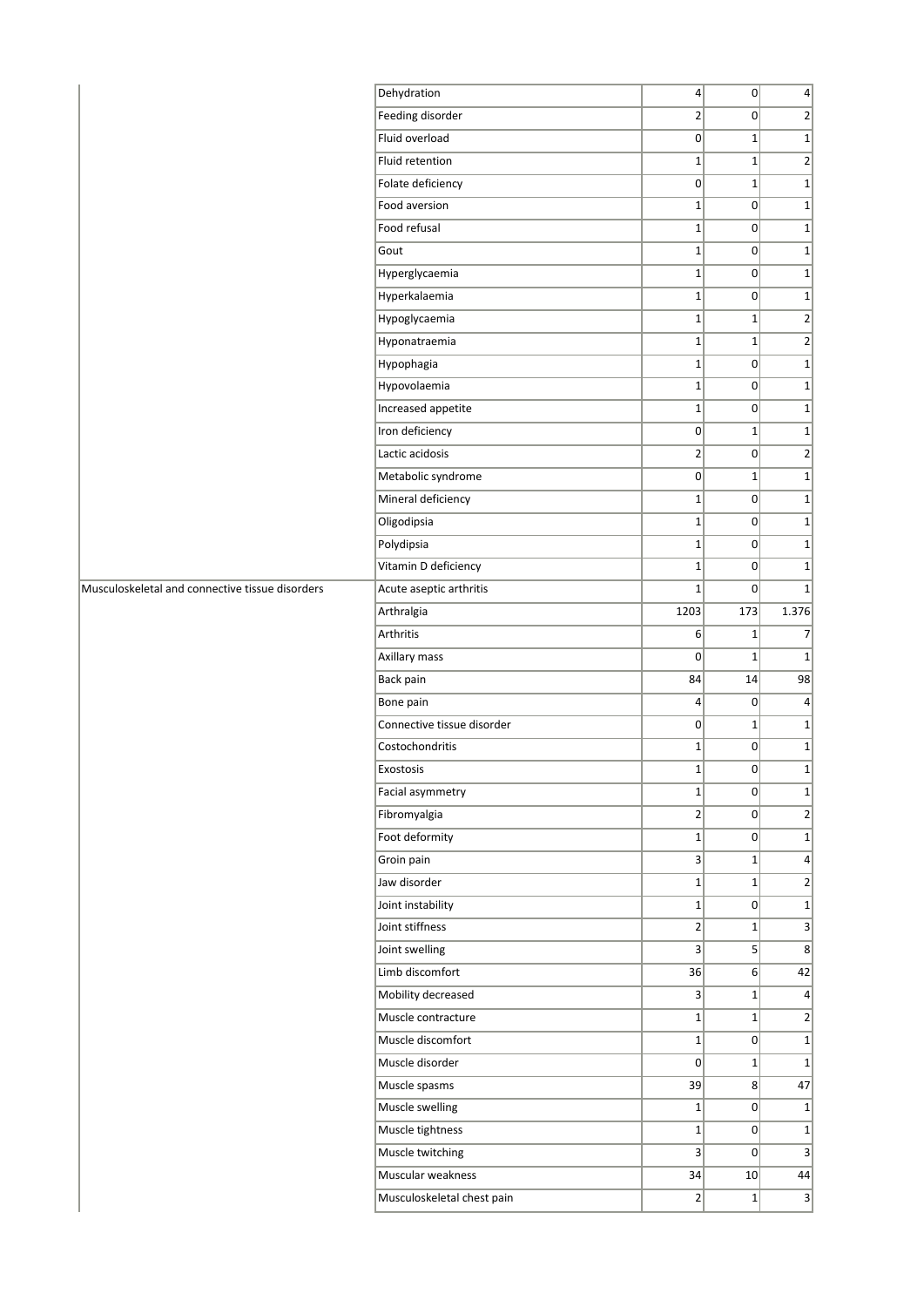|                                                         | Musculoskeletal discomfort       | $1\vert$                | $1\vert$       | $2\vert$                |
|---------------------------------------------------------|----------------------------------|-------------------------|----------------|-------------------------|
|                                                         | Musculoskeletal pain             | $\overline{2}$          | $1\vert$       | $\overline{3}$          |
|                                                         | Musculoskeletal stiffness        | 93                      | 11             | 104                     |
|                                                         | Myalgia                          | 2271                    | 313            | 2.584                   |
|                                                         | Myosclerosis                     | $\mathbf 1$             | 0              | $\mathbf 1$             |
|                                                         | Myositis                         | $\mathbf{1}$            | $\Omega$       | $\mathbf 1$             |
|                                                         | Neck pain                        | 45                      | 10             | 55                      |
|                                                         | Nuchal rigidity                  | $\mathbf{1}$            | 0              | $\mathbf 1$             |
|                                                         | Osteoarthritis                   | $\overline{2}$          | $\overline{2}$ | 4                       |
|                                                         | Pain in extremity                | 167                     | 59             | 226                     |
|                                                         | Pain in jaw                      | 2                       | 0              | $\overline{2}$          |
|                                                         | Periarthritis                    | $\mathbf{1}$            | $1\vert$       | $\mathbf{2}$            |
|                                                         | Polyarthritis                    | $\overline{2}$          | $\overline{0}$ | $2\vert$                |
|                                                         | Polymyalgia rheumatica           | 3                       | $\overline{0}$ | $\overline{\mathbf{3}}$ |
|                                                         | Sjogren's syndrome               | $\mathbf{1}$            | 0              | $1\vert$                |
|                                                         | Spinal deformity                 | 0                       | $1\vert$       | $1\vert$                |
|                                                         | Spinal pain                      | 0                       | $1\vert$       | $\mathbf 1$             |
|                                                         | Still's disease                  | $1\vert$                | $\overline{0}$ | $\mathbf{1}$            |
|                                                         | Synovial cyst                    | $\mathbf{1}$            | $\overline{0}$ | $1\vert$                |
|                                                         | Tendon pain                      | $1\vert$                | $\overline{0}$ | $\mathbf 1$             |
|                                                         | Tendonitis                       | 2                       | $\vert$ 3      | 5 <sup>2</sup>          |
|                                                         | Torticollis                      | 0                       | $1\vert$       | $\mathbf 1$             |
| Neoplasms benign, malignant and unspecified (incl cysts | Breast cancer                    | $1\vert$                | 0              | $\mathbf 1$             |
| and polyps)                                             | Haemangioma of liver             | $\mathbf{1}$            | 0              | $\mathbf{1}$            |
|                                                         | Neoplasm malignant               | $\mathbf{1}$            | $\overline{0}$ | $1\vert$                |
| Nervous system disorders                                | Ageusia                          | 11                      | $\overline{2}$ | 13                      |
|                                                         | Akinaesthesia                    | $\mathbf{1}$            | 0              | $1\overline{ }$         |
|                                                         | Altered state of consciousness   | $\overline{\mathbf{4}}$ | $1\vert$       | $\mathsf{S}$            |
|                                                         | Amnesia                          | $\overline{7}$          | $1\vert$       | 8 <sup>2</sup>          |
|                                                         | Anosmia                          | 6                       | $\overline{2}$ | 8                       |
|                                                         | Aphasia                          | 11                      | $\overline{0}$ | 11                      |
|                                                         | Apraxia                          | $1\vert$                | 0              | $1\vert$                |
|                                                         | Areflexia                        | 3                       | 0              | $\overline{\mathbf{3}}$ |
|                                                         | Ataxia                           | $\mathbf{1}$            | 0              | $1\vert$                |
|                                                         | Balance disorder                 | 23                      | 6 <sup>1</sup> | 29                      |
|                                                         | Bell's palsy                     | $1\vert$                | 0              | $\mathbf{1}$            |
|                                                         | Brain oedema                     | $\vert$                 | 0              | $\overline{4}$          |
|                                                         | <b>Burning sensation</b>         | 10                      | $1\vert$       | 11                      |
|                                                         | Carotid artery thrombosis        | $1\vert$                | 0              | $1\vert$                |
|                                                         | Cerebellar infarction            | $1\vert$                | 0              | $1\vert$                |
|                                                         | Cerebellar stroke                | $\mathbf{1}$            | 0              | $1\vert$                |
|                                                         | Cerebral artery thrombosis       | $1\vert$                | 0              | $\mathbf{1}$            |
|                                                         | Cerebral disorder                | $\mathbf{1}$            | 0              | $1\vert$                |
|                                                         | Cerebral haemorrhage             | 11                      | 0              | 11                      |
|                                                         | Cerebral infarction              | $\overline{7}$          | 0              | $\overline{7}$          |
|                                                         | Cerebral ischaemia               | 3                       | $\overline{0}$ | 3 <sup>1</sup>          |
|                                                         | Cerebral mass effect             | $1\vert$                | $\overline{0}$ | $1\vert$                |
|                                                         | Cerebral thrombosis              |                         |                |                         |
|                                                         |                                  | 8 <sup>2</sup>          | $\overline{0}$ | 8 <sup>2</sup>          |
|                                                         | Cerebral venous sinus thrombosis | 5 <sup>2</sup>          | 0              | $\mathsf{S}$            |
|                                                         | Cerebral venous thrombosis       | $1\vert$                | 0              | $1\vert$                |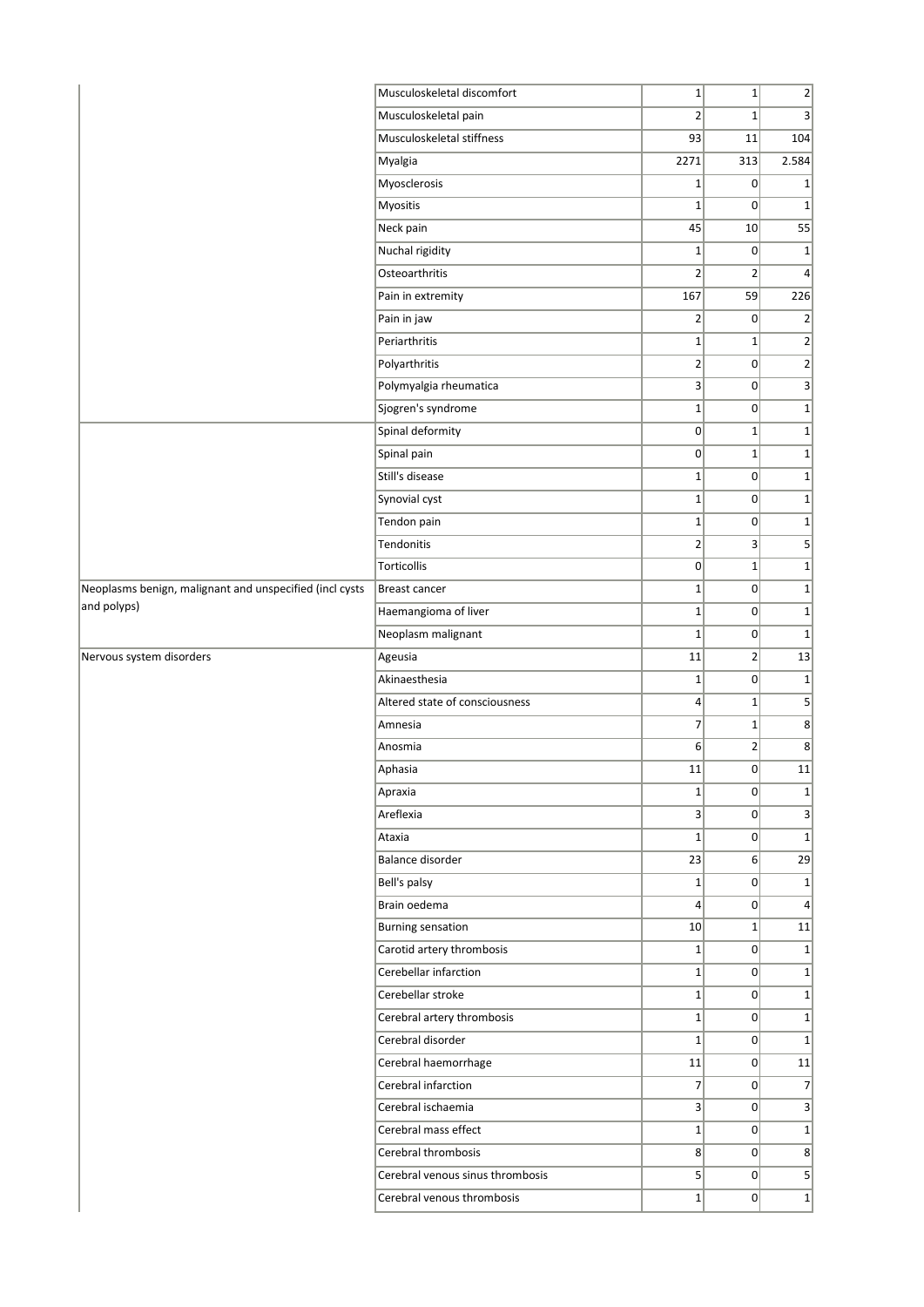| Cerebrovascular accident           | 19             | 0   | 19             |
|------------------------------------|----------------|-----|----------------|
| Cervical radiculopathy             | 0              | 1   | 1              |
| Chronic inflammatory demyelinating | 1              | 0   | 1              |
| Cluster headache                   | 0              | 2   | $\overline{2}$ |
| Cognitive disorder                 | $\overline{2}$ | 0   | 2              |
| Coma                               | 6              | 0   | 6              |
| Coordination abnormal              | 1              | 0   | 1              |
| Dementia Alzheimer's type          | 1              | 1   | 2              |
| Demyelinating polyneuropathy       | 1              | 0   | $\mathbf 1$    |
| Demyelination                      | 1              | 0   | 1              |
| Depressed level of consciousness   | 6              | 0   | 6              |
| Diplegia                           | 3              | 1   | 4              |
| Disturbance in attention           | 17             | 5   | 22             |
| <b>Dizziness</b>                   | 151            | 33  | 184            |
| Dizziness postural                 | 4              | 0   | 4              |
| Dysaesthesia                       | 0              | 1   | 1              |
| Dysarthria                         | 6              | 0   | 6              |
| Dysgeusia                          | 11             | 3   | 14             |
| Dyskinesia                         | 3              | 0   | 3              |
| Dysstasia                          | 7              | 2   | 9              |
| Electric shock sensation           | 3              | 0   | 3              |
| Epilepsy                           | 5              | 0   | 5              |
| Facial nerve disorder              | $\overline{1}$ | 0   | $\mathbf 1$    |
| Facial paralysis                   | 13             | 1   | 14             |
| <b>Facial paresis</b>              | 1              | 0   | 1              |
| Facial spasm                       | 1              | 0   | 1              |
| Febrile convulsion                 | 3              | 1   | 4              |
| Formication                        | 0              | 1   | 1              |
| Guillain-Barre syndrome            | 15             | 0   | 15             |
| Haemorrhagic transformation stroke | 1              | 0   | 1              |
| Head discomfort                    | 14             | 6   | 20             |
| Headache                           | 2737           | 397 | 3.134          |
| Hemianopia                         | 1              | 0   | 1              |
| Hemianopia homonymous              | $\mathbf 1$    | 0   | $\mathbf{1}$   |
| Hemiparaesthesia                   | 0              | 1   | $\mathbf 1$    |
| Hemiparesis                        | 7              | 1   | 8              |
| Hemiplegia                         | 10             | 0   | 10             |
| Hydrocephalus                      | 1              | 0   | 1              |
| Hyperaesthesia                     | 5              | 1   | $6 \mid$       |
| Hyperreflexia                      | $\mathbf 1$    | 0   | 1              |
| Hypersomnia                        | $\mathbf 1$    | 1   | 2              |
| Hypoaesthesia                      | 29             | 15  | 44             |
| Hypokinesia                        | 2              | 0   | 2              |
| Hyporeflexia                       | 1              | 0   | $\mathbf{1}$   |
| Hypotonia                          | 1              | 1   | $\overline{2}$ |
| Intracranial pressure increased    | $\mathbf 1$    | 0   | 1              |
| Intraventricular haemorrhage       | $\mathbf 1$    | 0   | $\mathbf{1}$   |
| Ischaemic cerebral infarction      | 2              | 0   | 2              |
| Ischaemic stroke                   | 5              | 0   | 5              |
| Lethargy                           | $\mathbf 1$    | 0   | $\mathbf{1}$   |
|                                    |                |     |                |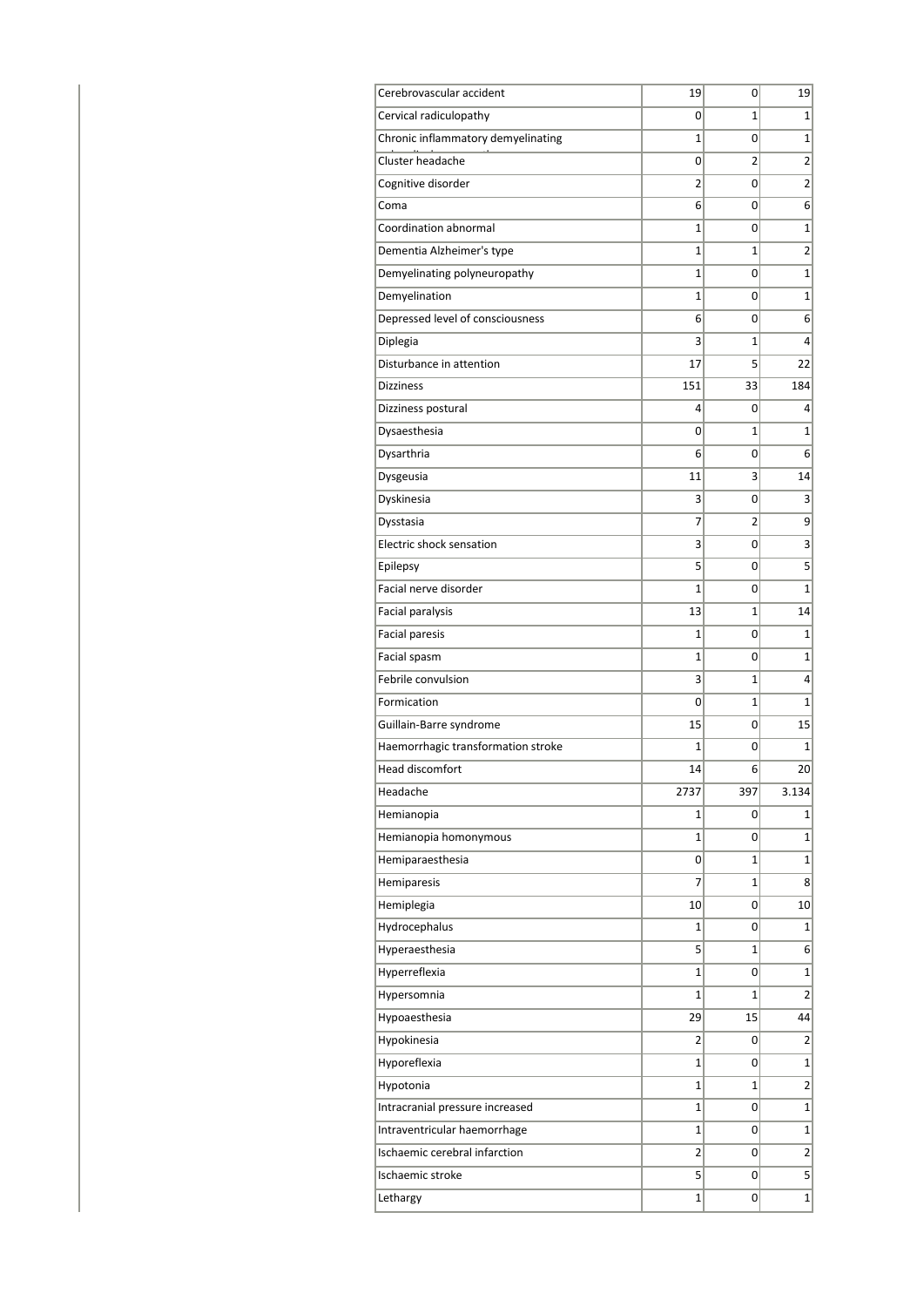| Leukoencephalopathy                | 1              | 0            | 1               |
|------------------------------------|----------------|--------------|-----------------|
| Loss of consciousness              | 26             | 3            | 29              |
| Medication overuse headache        | 1              | 0            | 1               |
| Memory impairment                  | 8              | 3            | 11              |
| Meningism                          | 0              | 1            | 1               |
| Migraine                           | 61             | 8            | 69              |
| Migraine with aura                 | 2              | 0            | 2               |
| Monoparesis                        | 3              | 1            | 4               |
| Monoplegia                         | 5              | 0            | 5               |
| Motor dysfunction                  | 1              | 0            | $\mathbf{1}$    |
| Movement disorder                  | 3              | 4            | $\overline{7}$  |
| Muscle contractions involuntary    | 1              | 1            | $\overline{2}$  |
| Muscle tone disorder               | 1              | 0            | $\mathbf 1$     |
| Narcolepsy                         | 1              | 0            | $\mathbf 1$     |
| Nervous system disorder            | 84             | 13           | 97              |
| Neuralgia                          | 4              | 4            | 8               |
| Neurological symptom               | 1              | 0            | 1               |
| Neuropathy peripheral              | 1              | 0            | 1               |
| Nystagmus                          | 1              | 0            | $\mathbf 1$     |
| Ophthalmic migraine                | 2              | 0            | $\overline{2}$  |
| Optic neuritis                     | 1              | 0            | $\mathbf 1$     |
| Pachymeningitis                    | 1              | 0            | $\overline{1}$  |
| Paraesthesia                       | 43             | 22           | 65              |
| Paralysis                          | 5              | 0            | 5               |
| Paraparesis                        | 1              | 0            | 1               |
| Paraplegia                         | 1              | 0            | $\mathbf 1$     |
| Paresis                            | 3              | 0            | 3               |
| Parosmia                           | 1              | 2            | 3               |
| Petit mal epilepsy                 | 1              | 0            | $\mathbf{1}$    |
| Polyneuropathy                     | 1              | 0            | $\mathbf{1}$    |
| Presyncope                         | 7              | 2            | 9               |
| Psychomotor hyperactivity          | 0              | 1            | 1               |
| Quadriparesis                      | 1              | 0            | 1               |
| Restless legs syndrome             | 7              | 0            | 7               |
| Retrograde amnesia                 | 1              | 0            | $\mathbf{1}$    |
| Sedation                           | $\overline{2}$ | 0            | $\overline{2}$  |
| Seizure                            | 31             | 10           | 41              |
| Sensory disturbance                | 3              | 0            | $\vert 3 \vert$ |
| Sensory loss                       | 4              | 1            | 5               |
| Slow response to stimuli           | 1              | 0            | 1               |
| Somnolence                         | 22             | 4            | 26              |
| Speech disorder                    | 8              | 1            | 9               |
| Speech disorder developmental      | 1              | 0            | 1               |
| Spinal cord infarction             | 1              | 0            | 1               |
| Spinal cord ischaemia              | 1              | 0            | $\mathbf 1$     |
| Superior sagittal sinus thrombosis | 1              | 0            | $\mathbf{1}$    |
| Syncope                            | 37             | 11           | 48              |
| Taste disorder                     | 10             | 7            | 17              |
| <b>Tension headache</b>            | 3              | $\mathbf{1}$ | $\vert 4 \vert$ |
| Tongue paralysis                   | 0              | 1            | $\mathbf{1}$    |
|                                    |                |              |                 |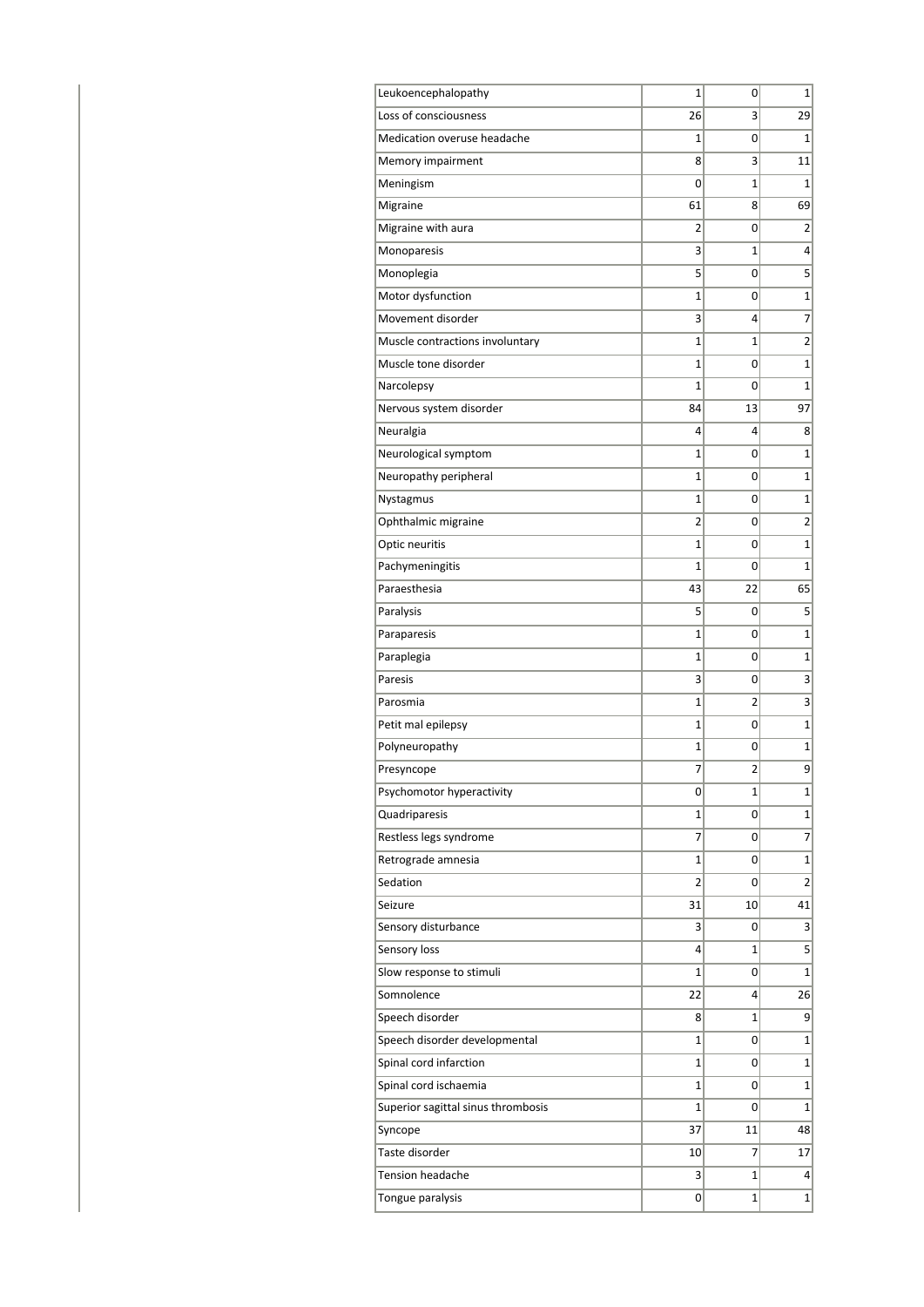|                                                | Transient ischaemic attack             | 10              | $1\vert$       | 11               |
|------------------------------------------------|----------------------------------------|-----------------|----------------|------------------|
|                                                | Transverse sinus thrombosis            | 3               | $\overline{0}$ | 3                |
|                                                | Tremor                                 | 49              | 16             | 65               |
|                                                | Trigeminal neuralgia                   | $1\vert$        | 0              | 1                |
|                                                | Unresponsive to stimuli                | 6               | $\overline{0}$ | 6                |
|                                                | Vestibular migraine                    | 0               | $1\vert$       | $1\vert$         |
|                                                | White matter lesion                    | $\mathbf{1}$    | 0              | $1\vert$         |
| Pregnancy, puerperium and perinatal conditions | Abortion spontaneous                   | $\vert 4 \vert$ | 0              | $\vert$          |
|                                                | Foetal death                           | $\overline{2}$  | 0              | $\left  \right $ |
|                                                | Foetal growth restriction              | $1\vert$        | 0              | $1\vert$         |
|                                                | Low birth weight baby                  | $1\vert$        | 0              | $1\vert$         |
|                                                | Premature baby                         | $\overline{2}$  | $\overline{0}$ | $2\vert$         |
|                                                | Preterm premature rupture of membranes | $1\vert$        | $\Omega$       | $1\vert$         |
| Product issues                                 | Device inappropriate shock delivery    | $\mathbf{1}$    | $\Omega$       | $1\vert$         |
|                                                | Oversensing                            | $\overline{2}$  | $\overline{0}$ | $2\vert$         |
| Psychiatric disorders                          | Abnormal behaviour                     | $1\vert$        | $\overline{0}$ | $\mathbf{1}$     |
|                                                | Abnormal dreams                        | $\mathbf{2}$    | 0              | $2\vert$         |
|                                                | Aggression                             | $1\vert$        | 0              | $1\vert$         |
|                                                | Agitation                              | 6               | $\overline{0}$ | 6                |
|                                                | Anxiety                                | $\vert 4 \vert$ | $\overline{2}$ | 6                |
|                                                | Anxiety disorder                       | $\mathbf{1}$    | 0              | 1                |
|                                                | Apathy                                 | 5 <sup>2</sup>  | $\overline{0}$ | 5 <sup>2</sup>   |
|                                                | Confusional state                      | 29              | 0              | 29               |
|                                                | Daydreaming                            | $\overline{2}$  | $\overline{2}$ | $\vert$          |
|                                                | Delirium                               | 6               | $\overline{0}$ | 6                |
|                                                | Delusion                               | $\mathbf 1$     | $\mathbf{1}$   | $2\vert$         |
|                                                | Depressed mood                         | 0               | $\overline{2}$ | $\overline{2}$   |
|                                                | Depression                             | $\overline{2}$  | $\overline{0}$ | $\left  \right $ |
|                                                | Disorientation                         | $\vert 4 \vert$ | $\mathbf{1}$   | $\mathbf{5}$     |
|                                                | Dissociation                           | 0               | $\mathbf{1}$   | $1\vert$         |
|                                                | Disturbance in social behaviour        | $1\vert$        | $\overline{0}$ | $1\vert$         |
|                                                | Eating disorder                        | $\overline{2}$  | $\overline{0}$ | $\overline{2}$   |
|                                                | Emotional disorder                     | $1\vert$        | 0              | $1\vert$         |
|                                                | Emotional poverty                      | $1\vert$        | $\overline{0}$ | $1\vert$         |
|                                                |                                        | $\overline{0}$  |                | $1\vert$         |
|                                                | Euphoric mood<br>Fear of death         |                 | $1\vert$       |                  |
|                                                |                                        | $1\vert$        | 0              | $1\vert$         |
|                                                | Feeling of despair<br>Hallucination    | $1\vert$        | 0              | $1\vert$         |
|                                                |                                        | 5 <sup>2</sup>  | $1\vert$       | 6                |
|                                                | Hallucination, visual                  | $2\vert$        | $\overline{0}$ | $\overline{2}$   |
|                                                | Head banging                           | 8 <sup>2</sup>  | 0              | 8                |
|                                                | Initial insomnia                       | $1\vert$        | 0              | $1\vert$         |
|                                                | Insomnia                               | 55              | 8 <sup>2</sup> | 63               |
|                                                | Irritability                           | $1\vert$        | 0              | $1\vert$         |
|                                                | Middle insomnia                        | $1\vert$        | 0              | 1                |
|                                                | Mood swings                            | $2\vert$        | $\Omega$       | $\overline{2}$   |
|                                                | Nervousness                            | $\overline{2}$  | $\Omega$       | $\overline{2}$   |
|                                                | Nightmare                              | $1\vert$        | $1\vert$       | $\left  \right $ |
|                                                | Nocturnal fear                         | $1\vert$        | $\overline{0}$ | $1\vert$         |
|                                                | Panic attack                           | $1\vert$        | 0              | $1\vert$         |
|                                                | Phonophobia                            | $1\vert$        | $\Omega$       | 1                |
|                                                |                                        |                 |                |                  |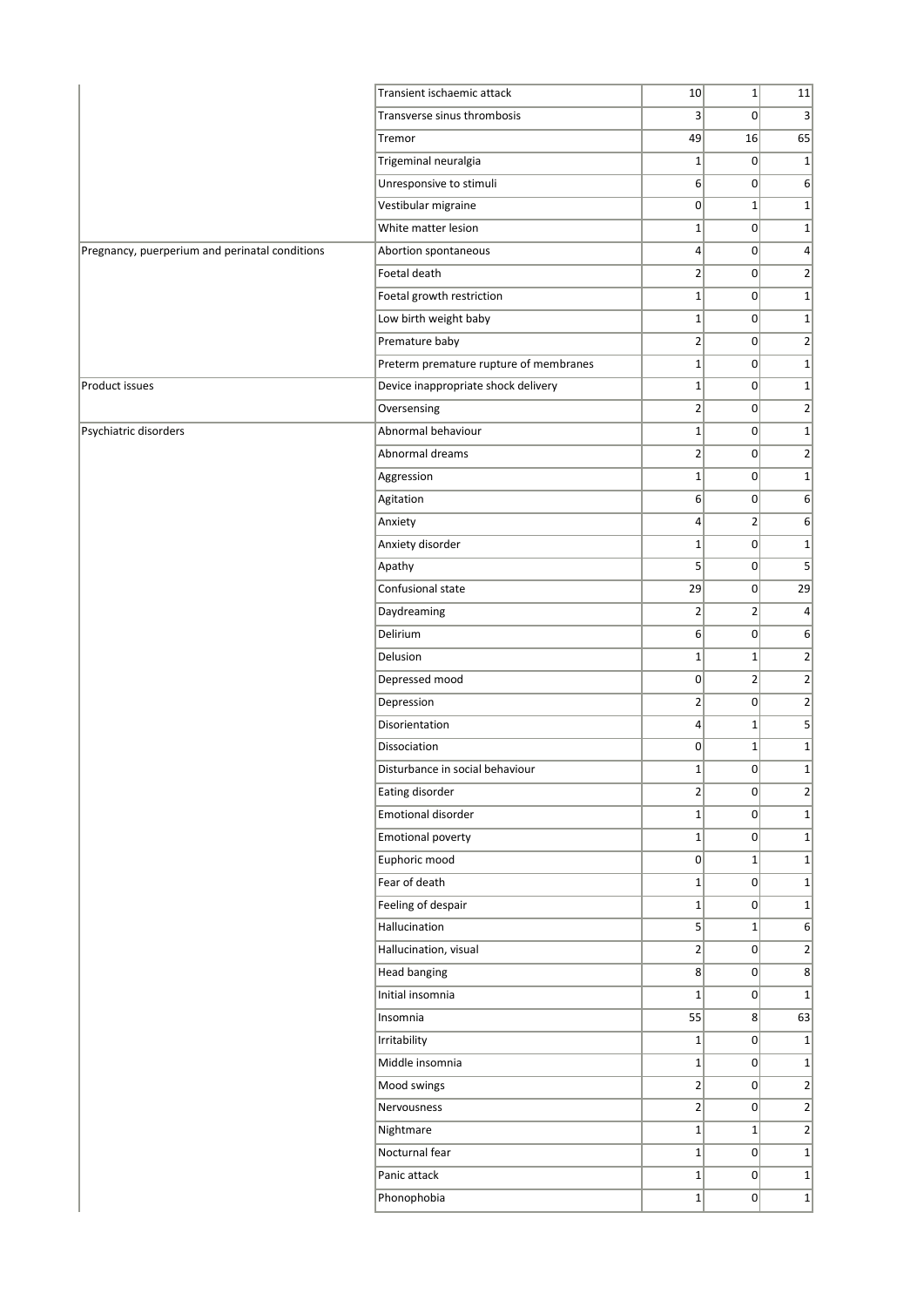|                                          | Poor quality sleep                    | $\overline{3}$ | 0               | $\mathbf{3}$    |
|------------------------------------------|---------------------------------------|----------------|-----------------|-----------------|
|                                          | Psychomotor retardation               | $1\vert$       | $\Omega$        | $1\vert$        |
|                                          | Restlessness                          | $\overline{7}$ | 0               | $\overline{7}$  |
|                                          | Sleep disorder                        | 22             | 0               | 22              |
|                                          | Somatic hallucination                 | $1\vert$       | 0               | $1\overline{ }$ |
|                                          | <b>Stress</b>                         | $1\vert$       | 0               | $1\overline{ }$ |
|                                          | Tension                               | 0              | $\mathbf{1}$    | $1\vert$        |
|                                          | Thinking abnormal                     | $\overline{0}$ | $\mathbf{1}$    | $1\vert$        |
| Renal and urinary disorders              | Acute kidney injury                   | $\overline{7}$ | $\vert 0 \vert$ | $\overline{7}$  |
|                                          | <b>Bladder dysfunction</b>            | $1\vert$       | 0               | $\mathbf{1}$    |
|                                          | Bladder pain                          | $1\vert$       | $1\vert$        | $\overline{2}$  |
|                                          | Calculus urinary                      | $1\vert$       | 0               | $\mathbf{1}$    |
|                                          | Chromaturia                           | $1\vert$       | 0               | $1\overline{ }$ |
|                                          | Cystitis-like symptom                 | $1\vert$       | 0               | $1\vert$        |
|                                          | Dysuria                               | $\overline{2}$ | $\vert 0 \vert$ | $\overline{2}$  |
|                                          | Haematuria                            | $\overline{2}$ | $\overline{2}$  | $\overline{4}$  |
|                                          | Hydronephrosis                        | $1\vert$       | 0               | $\mathbf{1}$    |
|                                          | Incontinence                          | $1\vert$       | 0               | $1\overline{ }$ |
|                                          | Nephrolithiasis                       | $1\vert$       | 0               | $\mathbf{1}$    |
|                                          | Neurogenic bladder                    | $1\vert$       | 0               | $1\overline{ }$ |
|                                          | Pollakiuria                           | 4              | 0               | $\vert 4 \vert$ |
|                                          | Polyuria                              | $\overline{2}$ | 0               | $\overline{2}$  |
|                                          | Renal atrophy                         | $1\vert$       | 0               | $1\overline{ }$ |
|                                          | Renal colic                           | $\overline{2}$ | $\vert 0 \vert$ | $\overline{2}$  |
|                                          | Renal disorder                        | 18             | 0               | 18              |
|                                          | Renal failure                         | $\overline{2}$ | 0               | $\mathbf{2}$    |
|                                          | Renal impairment                      | $1\vert$       | $\vert 0 \vert$ | $1\overline{ }$ |
|                                          | Renal pain                            | 10             | 0               | 10              |
|                                          | Renal tubular disorder                | $1\vert$       | 0               | $1\overline{ }$ |
|                                          | Renal vascular thrombosis             | $\overline{2}$ | 0               | $\overline{2}$  |
|                                          | Strangury                             | $1\vert$       | 0               | $1\vert$        |
|                                          | Urge incontinence                     | $1\vert$       | 0               | $\mathbf{1}$    |
|                                          | Urinary incontinence                  | 5 <sup>1</sup> | $\Omega$        | 5 <sup>2</sup>  |
|                                          | Urinary retention                     | $\overline{2}$ | 0               | $\mathbf{2}$    |
|                                          | Urinary tract inflammation            | $1\vert$       | 0               | $1\overline{ }$ |
|                                          | Urine abnormality                     | $\overline{0}$ | $1\vert$        | $1\overline{ }$ |
| Reproductive system and breast disorders | Adnexa uteri pain                     | $\overline{2}$ | 3 <sup>2</sup>  | 5 <sup>2</sup>  |
|                                          | Amenorrhoea                           | $\overline{2}$ | 8               | 10              |
|                                          | Breast cyst                           | $1\vert$       | 0               | $\mathbf{1}$    |
|                                          | Breast disorder                       | 0              | $1\vert$        | $1\overline{ }$ |
|                                          | <b>Breast induration</b>              | $1\vert$       | 0               | $1\vert$        |
|                                          | <b>Breast inflammation</b>            | $1\vert$       | 0               | $1\overline{ }$ |
|                                          |                                       | 3 <sup>1</sup> | 5 <sup>2</sup>  | 8 <sup>2</sup>  |
|                                          | Breast pain<br><b>Breast swelling</b> | $1\vert$       | $1\vert$        | $\overline{2}$  |
|                                          | <b>Breast tenderness</b>              | $1\vert$       | 0               | $1\overline{ }$ |
|                                          | Dysmenorrhoea                         | $\mathsf{S}$   | 8 <sup>2</sup>  | 13              |
|                                          | Ejaculation disorder                  | 0              | $1\vert$        |                 |
|                                          | Erectile dysfunction                  | 2              | 0               | $1\vert$        |
|                                          |                                       |                |                 | $\overline{2}$  |
|                                          | Erection increased                    | $\overline{2}$ | 0               | $\overline{2}$  |
|                                          | Genital haemorrhage                   | $1\vert$       | $\vert 0 \vert$ | $1\vert$        |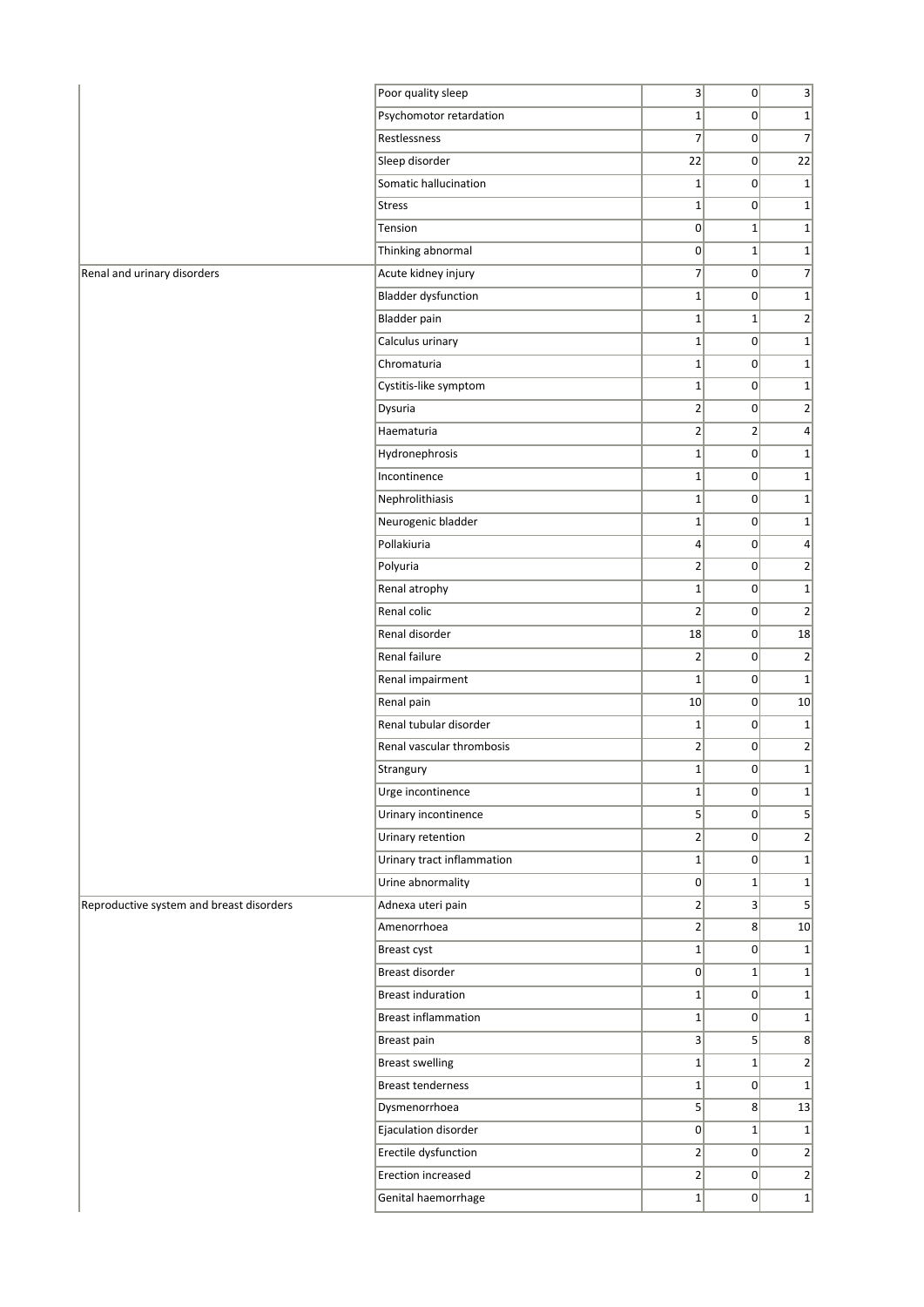|                                                 | Heavy menstrual bleeding              | 9               | 24              | 33                           |
|-------------------------------------------------|---------------------------------------|-----------------|-----------------|------------------------------|
|                                                 | Intermenstrual bleeding               | $\overline{0}$  | $\overline{7}$  | $\overline{7}$               |
|                                                 | Menometrorrhagia                      | 0               | $\mathbf 1$     | 1                            |
|                                                 | Menopausal disorder                   | $\overline{0}$  | $\mathbf{1}$    | $1\vert$                     |
|                                                 | Menstrual disorder                    | 9               | 11              | 20                           |
|                                                 | Menstruation delayed                  | $1\vert$        | 5               | 6                            |
|                                                 | Menstruation irregular                | 3               | 11              | 14                           |
|                                                 | Nipple pain                           | $1\vert$        | 0               | $1\vert$                     |
|                                                 | Oligomenorrhoea                       | 5 <sup>2</sup>  | 6 <sup>1</sup>  | 11                           |
|                                                 | Ovulation disorder                    | $1\vert$        | $\vert 0 \vert$ | 1                            |
|                                                 | Painful erection                      | $1\vert$        | 0               | $1\vert$                     |
|                                                 | Pelvic discomfort                     | $1\vert$        | 0               | $1\vert$                     |
|                                                 | Pelvic pain                           | $\overline{5}$  | 0               | $\vert$                      |
|                                                 | Polycystic ovaries                    | 0               | $\mathbf 1$     | 1                            |
|                                                 | Polymenorrhoea                        | 3 <sup>1</sup>  | 15              | 18                           |
|                                                 | Postmenopausal haemorrhage            | 3               | $1\vert$        | $\vert 4 \vert$              |
|                                                 | Premenstrual syndrome                 | 0               | $\mathbf{1}$    | $1\vert$                     |
|                                                 | Spontaneous penile erection           | $\overline{2}$  | $\overline{0}$  | $\left  \frac{2}{2} \right $ |
|                                                 | Uterine pain                          | $\mathbf{1}$    | 0               | $1\vert$                     |
|                                                 | Vaginal haemorrhage                   | $\overline{5}$  | 5 <sup>2</sup>  | 10                           |
|                                                 | Varicose veins pelvic                 | $1\vert$        | 0               | 1                            |
|                                                 | Vulval haematoma                      | $\Omega$        | $1\vert$        | $1\vert$                     |
| Respiratory, thoracic and mediastinal disorders | Acute pulmonary oedema                | $1\vert$        | 0               | $1\vert$                     |
|                                                 | Acute respiratory distress syndrome   | $1\vert$        | 0               | 1                            |
|                                                 | Aphonia                               | 3               | 0               | 3                            |
|                                                 | Apparent life threatening event       | $1\vert$        | 0               | $1\vert$                     |
|                                                 | Asthma                                | 9               | $\vert 3 \vert$ | 12                           |
|                                                 | Asthmatic crisis                      | $1\vert$        | 0               | 1                            |
|                                                 | Bronchitis chronic                    | $1\vert$        | 0               | $1\vert$                     |
|                                                 | Bronchospasm                          | $1\vert$        | $\overline{0}$  | $1\vert$                     |
|                                                 | Choking                               | $\mathbf{1}$    | $\overline{0}$  | $1\vert$                     |
|                                                 | Choking sensation                     | $1\vert$        | 0               | $1\vert$                     |
|                                                 | Chronic obstructive pulmonary disease | $1\vert$        | 0               | 1                            |
|                                                 | Cough                                 | 51              | $\vert 4 \vert$ | 55                           |
|                                                 | Dry throat                            | $\vert 4 \vert$ | 0               | $\vert 4 \vert$              |
|                                                 | Dysphonia                             | $\overline{7}$  | $\mathbf 1$     | 8                            |
|                                                 | Dyspnoea                              | 141             | 23              | 164                          |
|                                                 | Dyspnoea exertional                   | 16              | $1\vert$        | 17                           |
|                                                 | Emphysema                             | 2               | 0               | $\left 2\right $             |
|                                                 | Epistaxis                             | 29              | 9               | 38                           |
|                                                 | Haemoptysis                           | $2\vert$        | $1\vert$        | $\vert$ 3                    |
|                                                 | Hyperventilation                      | $\overline{7}$  | 0               | $\overline{7}$               |
|                                                 | Hypoxia                               | $\overline{2}$  | 0               | $\left  \frac{2}{2} \right $ |
|                                                 | Interstitial lung disease             | $1\vert$        | 0               | $1\vert$                     |
|                                                 | Irregular breathing                   | $1\vert$        | 0               | 1                            |
|                                                 | Laryngeal oedema                      | $1\vert$        | 0               | $1\vert$                     |
|                                                 | Lower respiratory tract congestion    | $1\vert$        | 0               | $1\vert$                     |
|                                                 | Lung disorder                         | $\overline{2}$  | $1\vert$        | 3                            |
|                                                 | Lung infiltration                     | $1\vert$        | 0               | $1\vert$                     |
|                                                 | Mediastinal disorder                  | $1\vert$        | 0               | $1\vert$                     |
|                                                 |                                       |                 |                 |                              |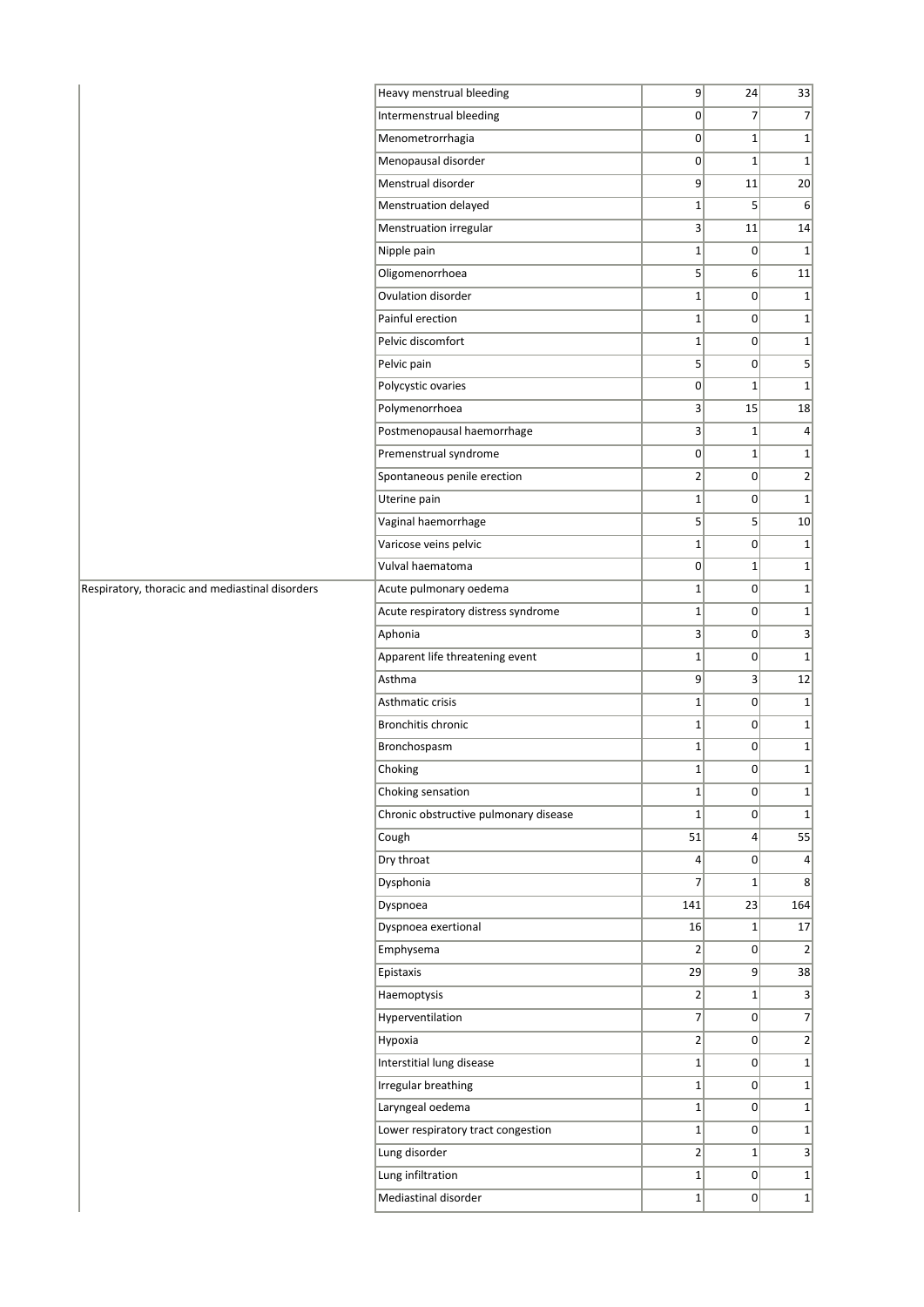|                                        | Nasal congestion            | 9                | 0                | $\overline{9}$  |
|----------------------------------------|-----------------------------|------------------|------------------|-----------------|
|                                        | Nasal discomfort            | 0                | $1\vert$         | $1\overline{ }$ |
|                                        | Nasal inflammation          | $1\vert$         | 0                | $1\overline{ }$ |
|                                        | Oropharyngeal discomfort    | 0                | $1\vert$         | $1\overline{ }$ |
|                                        | Oropharyngeal pain          | 35               | 11               | 46              |
|                                        | Painful respiration         | $\vert$          | 0                | $\vert 4 \vert$ |
|                                        | Pharyngeal paraesthesia     | $1\vert$         | $1\vert$         | $\overline{2}$  |
|                                        | Pharyngeal swelling         | 9                | $\overline{3}$   | 12              |
|                                        | Pleural effusion            | 6                | 0                | 6               |
|                                        | Pleurisy                    | $1\vert$         | 0                | $1\overline{ }$ |
|                                        | Pneumonia aspiration        | $1\vert$         | 0                | $1\overline{ }$ |
|                                        | Pneumonitis                 | $1\vert$         | 0                | $\mathbf{1}$    |
|                                        | Pneumothorax                | $1\vert$         | 0                | $\mathbf{1}$    |
|                                        | Productive cough            | $1\vert$         | $1\vert$         | $\mathbf{2}$    |
|                                        | Pulmonary artery thrombosis | $1\vert$         | 0                | $1\vert$        |
|                                        | Pulmonary embolism          | 57               | 3                | 60              |
|                                        | Pulmonary hypertension      | $1\vert$         | 0                | $1\overline{ }$ |
|                                        | Pulmonary infarction        | $\overline{2}$   | 0                | $\overline{2}$  |
|                                        | Pulmonary microemboli       | $1\vert$         | 0                | $1\vert$        |
|                                        | Pulmonary oedema            | 3 <sup>1</sup>   | 0                | $\mathbf{3}$    |
|                                        | Pulmonary pain              | 3                | $\vert$          | $\overline{7}$  |
|                                        | Pulmonary thrombosis        | $1\vert$         | 0                | $1\overline{ }$ |
|                                        | Rales                       | $1\vert$         | 0                | $1\overline{ }$ |
|                                        | Respiration abnormal        | $1\vert$         | 0                | $1\overline{ }$ |
|                                        | Respiratory depression      | 2                | 0                | $\overline{2}$  |
|                                        | Respiratory disorder        | 163              | 23               | 186             |
|                                        | Respiratory distress        | $\overline{7}$   | 2                | $\overline{9}$  |
|                                        | Respiratory failure         | 3                | 0                | $\overline{3}$  |
|                                        | Respiratory paralysis       | $1\vert$         | 0                | $\mathbf{1}$    |
|                                        | Rhinalgia                   | $1\vert$         | 0                | $1\overline{ }$ |
|                                        | Rhinorrhoea                 | 6 <sup>1</sup>   | 6                | 12              |
|                                        | Sinus pain                  | $1\vert$         | 0                | $\mathbf{1}$    |
|                                        | Sleep apnoea syndrome       | $1\vert$         | $\Omega$         | $1\overline{ }$ |
|                                        | Sneezing                    | $1\vert$         | $\mathbf{1}$     | $\overline{2}$  |
|                                        | Snoring                     | $\mathbf{1}$     | 0                | $1\overline{ }$ |
|                                        | Stridor                     | $\vert 4 \vert$  | 0                | $\vert$         |
|                                        | Tachypnoea                  | $1\vert$         | 0                | $1\overline{ }$ |
|                                        | Throat irritation           | $\overline{2}$   | $\overline{2}$   | $\vert 4 \vert$ |
|                                        | Throat tightness            | 0                | $1\vert$         | $\mathbf{1}$    |
|                                        | Tonsillar erythema          | 0                | $1\vert$         | $1\overline{ }$ |
|                                        | Tonsillar hypertrophy       | $\overline{3}$   | 0                | $\mathbf{3}$    |
|                                        | Tracheal pain               | $1\vert$         | $1\vert$         | $\overline{2}$  |
|                                        | Wheezing                    | $\vert 4 \vert$  | $\overline{0}$   | $\vert 4 \vert$ |
| Skin and subcutaneous tissue disorders | Acne                        | 0                | $\overline{2}$   | $\mathbf{2}$    |
|                                        | Alopecia                    | $\left  \right $ | 0                | $\mathbf{2}$    |
|                                        | Angioedema                  | $\overline{7}$   | $\left 4\right $ | 11              |
|                                        | Blister                     | $\vert 3 \vert$  | 0                | $\overline{3}$  |
|                                        | Cold sweat                  | 9                | $1\vert$         | 10              |
|                                        | Dermal cyst                 | 0                | $1\vert$         | $1\overline{ }$ |
|                                        | Dermatitis acneiform        | $1\vert$         | 0                | $1\vert$        |
|                                        |                             |                  |                  |                 |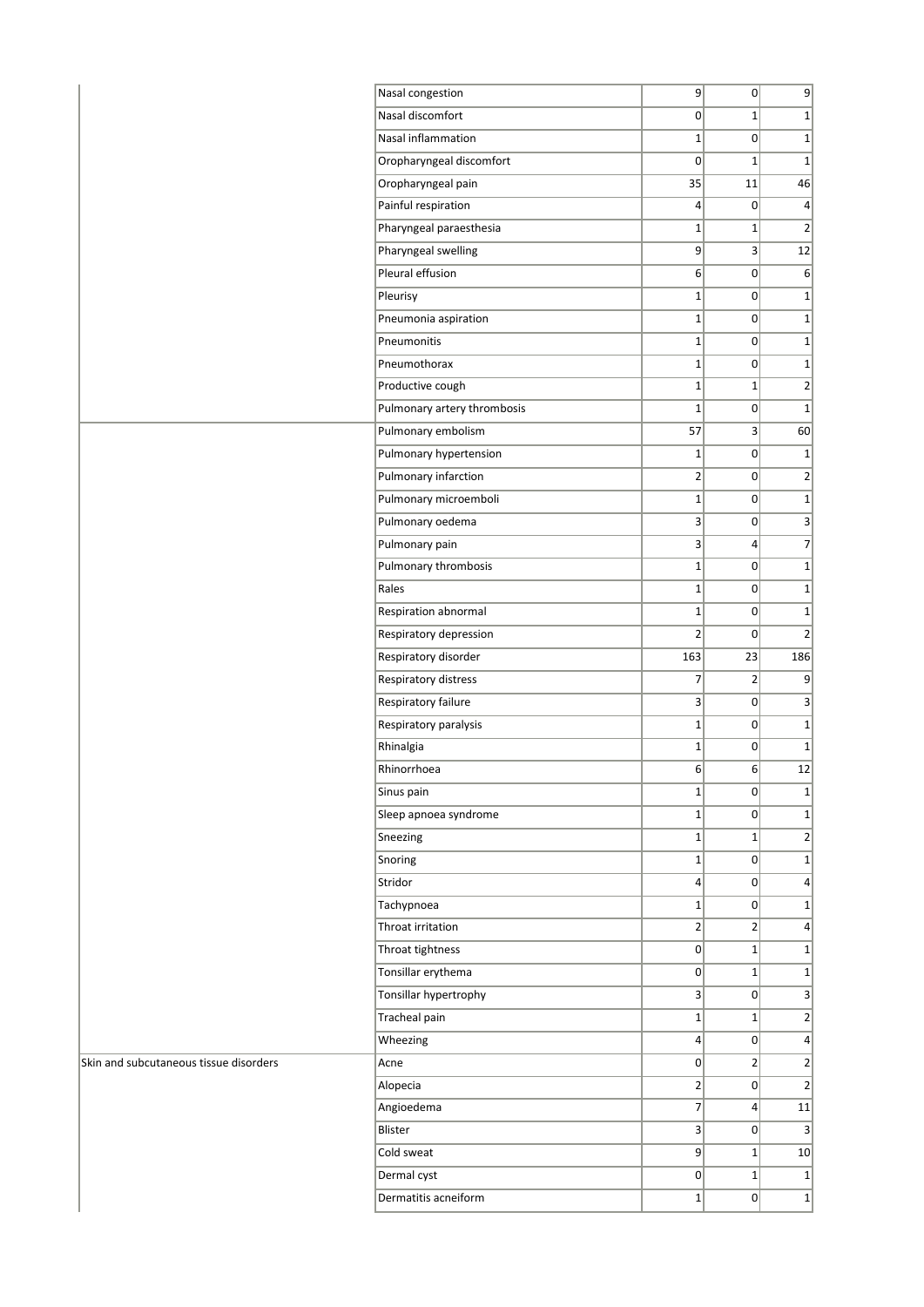| 5<br>7<br>Ecchymosis<br>2<br>Eczema<br>2<br>4<br>2<br>33<br>Erythema<br>25<br>8<br>Erythema multiforme<br>$\overline{2}$<br>1<br>3<br>Haemorrhage subcutaneous<br>$\mathbf{1}$<br>$\mathbf{1}$<br>0<br>146<br>Hyperhidrosis<br>21<br>167<br>Macule<br>0<br>1<br>1<br>Mechanical acne<br>$\mathbf 1$<br>1<br>0<br>Miliaria<br>5<br>5<br>0<br>Night sweats<br>13<br>4<br>17<br>Pain of skin<br>15<br>$\mathbf{1}$<br>16<br>Pemphigoid<br>$\mathbf{1}$<br>0<br>$\mathbf{1}$<br>Petechiae<br>7<br>17<br>10<br>Photosensitivity reaction<br>4<br>0<br>4<br>Pigmentation disorder<br>0<br>$\mathbf{1}$<br>$\mathbf{1}$<br>Piloerection<br>1<br>$\mathbf{1}$<br>0<br>$\overline{1}$<br>$\overline{1}$<br>Prurigo<br>0<br>Pruritus<br>49<br>31<br>18<br>Pseudofolliculitis<br>0<br>1<br>$\mathbf{1}$<br>$\overline{2}$<br>Psoriasis<br>2<br>0<br>5<br>7<br>Purpura<br>2<br>Rash<br>22<br>9<br>31<br>Rash erythematous<br>8<br>1<br>9<br>Rash macular<br>7<br>17<br>10<br>$\overline{2}$<br>Rash papular<br>0<br>$\overline{2}$<br>Rash pruritic<br>$\overline{c}$<br>3<br>1<br>Sensitive skin<br>13<br>13<br>0<br>Skin burning sensation<br>4<br>2<br>6<br>Skin discolouration<br>$\mathbf{1}$<br>3<br>4<br>Skin disorder<br>154<br>74<br>228<br>Skin irritation<br>1<br>$1\vert$<br>0<br>Skin lesion<br>$\overline{2}$<br>1<br>$\mathbf{1}$<br>Skin lesion inflammation<br>1<br>0<br>$1\vert$<br>$\overline{2}$<br>$\overline{2}$<br>Skin mass<br>0<br>Skin necrosis<br>$\mathbf{1}$<br>0<br>$\mathbf{1}$<br>Skin odour abnormal<br>$\mathbf{1}$<br>$\mathbf 1$<br>0<br>$\overline{2}$<br>Skin plaque<br>2<br>0<br>Skin reaction<br>0<br>$\mathbf{1}$<br>$\mathbf{1}$<br>Skin warm<br>1<br>$\mathbf{1}$<br>0<br>Toxic skin eruption<br>$\mathbf{1}$<br>$\mathbf{1}$<br>0<br>$\mathbf{1}$<br>Trichodynia<br>0<br>1<br>Urticaria<br>20<br>10<br>30 <sup>2</sup><br>Urticaria pressure<br>0<br>$\mathbf{1}$<br>$\mathbf{1}$<br>Vasculitic rash<br>$\mathbf{1}$<br>$\mathbf{1}$<br>0<br>Bedridden<br>3<br>1<br>2<br>$1\vert$<br>Dependence on oxygen therapy<br>$\mathbf{1}$<br>0<br>Disability<br>0<br>1<br>$\mathbf{1}$<br>Immobile<br>$\overline{2}$<br>$\mathbf{1}$<br>$\mathbf{1}$<br>$\overline{2}$<br>Impaired work ability<br>$\mathbf{1}$<br>$\mathbf{1}$ | Dermatitis allergic | 2 | 0 | 2 |
|---------------------------------------------------------------------------------------------------------------------------------------------------------------------------------------------------------------------------------------------------------------------------------------------------------------------------------------------------------------------------------------------------------------------------------------------------------------------------------------------------------------------------------------------------------------------------------------------------------------------------------------------------------------------------------------------------------------------------------------------------------------------------------------------------------------------------------------------------------------------------------------------------------------------------------------------------------------------------------------------------------------------------------------------------------------------------------------------------------------------------------------------------------------------------------------------------------------------------------------------------------------------------------------------------------------------------------------------------------------------------------------------------------------------------------------------------------------------------------------------------------------------------------------------------------------------------------------------------------------------------------------------------------------------------------------------------------------------------------------------------------------------------------------------------------------------------------------------------------------------------------------------------------------------------------------------------------------------------------------------------------------------------------------------------------------------------------------------------------------------------------------------------------------------------------------------------------------------------------------------------------|---------------------|---|---|---|
|                                                                                                                                                                                                                                                                                                                                                                                                                                                                                                                                                                                                                                                                                                                                                                                                                                                                                                                                                                                                                                                                                                                                                                                                                                                                                                                                                                                                                                                                                                                                                                                                                                                                                                                                                                                                                                                                                                                                                                                                                                                                                                                                                                                                                                                         |                     |   |   |   |
|                                                                                                                                                                                                                                                                                                                                                                                                                                                                                                                                                                                                                                                                                                                                                                                                                                                                                                                                                                                                                                                                                                                                                                                                                                                                                                                                                                                                                                                                                                                                                                                                                                                                                                                                                                                                                                                                                                                                                                                                                                                                                                                                                                                                                                                         |                     |   |   |   |
|                                                                                                                                                                                                                                                                                                                                                                                                                                                                                                                                                                                                                                                                                                                                                                                                                                                                                                                                                                                                                                                                                                                                                                                                                                                                                                                                                                                                                                                                                                                                                                                                                                                                                                                                                                                                                                                                                                                                                                                                                                                                                                                                                                                                                                                         |                     |   |   |   |
|                                                                                                                                                                                                                                                                                                                                                                                                                                                                                                                                                                                                                                                                                                                                                                                                                                                                                                                                                                                                                                                                                                                                                                                                                                                                                                                                                                                                                                                                                                                                                                                                                                                                                                                                                                                                                                                                                                                                                                                                                                                                                                                                                                                                                                                         |                     |   |   |   |
|                                                                                                                                                                                                                                                                                                                                                                                                                                                                                                                                                                                                                                                                                                                                                                                                                                                                                                                                                                                                                                                                                                                                                                                                                                                                                                                                                                                                                                                                                                                                                                                                                                                                                                                                                                                                                                                                                                                                                                                                                                                                                                                                                                                                                                                         |                     |   |   |   |
|                                                                                                                                                                                                                                                                                                                                                                                                                                                                                                                                                                                                                                                                                                                                                                                                                                                                                                                                                                                                                                                                                                                                                                                                                                                                                                                                                                                                                                                                                                                                                                                                                                                                                                                                                                                                                                                                                                                                                                                                                                                                                                                                                                                                                                                         |                     |   |   |   |
|                                                                                                                                                                                                                                                                                                                                                                                                                                                                                                                                                                                                                                                                                                                                                                                                                                                                                                                                                                                                                                                                                                                                                                                                                                                                                                                                                                                                                                                                                                                                                                                                                                                                                                                                                                                                                                                                                                                                                                                                                                                                                                                                                                                                                                                         |                     |   |   |   |
|                                                                                                                                                                                                                                                                                                                                                                                                                                                                                                                                                                                                                                                                                                                                                                                                                                                                                                                                                                                                                                                                                                                                                                                                                                                                                                                                                                                                                                                                                                                                                                                                                                                                                                                                                                                                                                                                                                                                                                                                                                                                                                                                                                                                                                                         |                     |   |   |   |
|                                                                                                                                                                                                                                                                                                                                                                                                                                                                                                                                                                                                                                                                                                                                                                                                                                                                                                                                                                                                                                                                                                                                                                                                                                                                                                                                                                                                                                                                                                                                                                                                                                                                                                                                                                                                                                                                                                                                                                                                                                                                                                                                                                                                                                                         |                     |   |   |   |
|                                                                                                                                                                                                                                                                                                                                                                                                                                                                                                                                                                                                                                                                                                                                                                                                                                                                                                                                                                                                                                                                                                                                                                                                                                                                                                                                                                                                                                                                                                                                                                                                                                                                                                                                                                                                                                                                                                                                                                                                                                                                                                                                                                                                                                                         |                     |   |   |   |
|                                                                                                                                                                                                                                                                                                                                                                                                                                                                                                                                                                                                                                                                                                                                                                                                                                                                                                                                                                                                                                                                                                                                                                                                                                                                                                                                                                                                                                                                                                                                                                                                                                                                                                                                                                                                                                                                                                                                                                                                                                                                                                                                                                                                                                                         |                     |   |   |   |
|                                                                                                                                                                                                                                                                                                                                                                                                                                                                                                                                                                                                                                                                                                                                                                                                                                                                                                                                                                                                                                                                                                                                                                                                                                                                                                                                                                                                                                                                                                                                                                                                                                                                                                                                                                                                                                                                                                                                                                                                                                                                                                                                                                                                                                                         |                     |   |   |   |
|                                                                                                                                                                                                                                                                                                                                                                                                                                                                                                                                                                                                                                                                                                                                                                                                                                                                                                                                                                                                                                                                                                                                                                                                                                                                                                                                                                                                                                                                                                                                                                                                                                                                                                                                                                                                                                                                                                                                                                                                                                                                                                                                                                                                                                                         |                     |   |   |   |
|                                                                                                                                                                                                                                                                                                                                                                                                                                                                                                                                                                                                                                                                                                                                                                                                                                                                                                                                                                                                                                                                                                                                                                                                                                                                                                                                                                                                                                                                                                                                                                                                                                                                                                                                                                                                                                                                                                                                                                                                                                                                                                                                                                                                                                                         |                     |   |   |   |
|                                                                                                                                                                                                                                                                                                                                                                                                                                                                                                                                                                                                                                                                                                                                                                                                                                                                                                                                                                                                                                                                                                                                                                                                                                                                                                                                                                                                                                                                                                                                                                                                                                                                                                                                                                                                                                                                                                                                                                                                                                                                                                                                                                                                                                                         |                     |   |   |   |
|                                                                                                                                                                                                                                                                                                                                                                                                                                                                                                                                                                                                                                                                                                                                                                                                                                                                                                                                                                                                                                                                                                                                                                                                                                                                                                                                                                                                                                                                                                                                                                                                                                                                                                                                                                                                                                                                                                                                                                                                                                                                                                                                                                                                                                                         |                     |   |   |   |
|                                                                                                                                                                                                                                                                                                                                                                                                                                                                                                                                                                                                                                                                                                                                                                                                                                                                                                                                                                                                                                                                                                                                                                                                                                                                                                                                                                                                                                                                                                                                                                                                                                                                                                                                                                                                                                                                                                                                                                                                                                                                                                                                                                                                                                                         |                     |   |   |   |
|                                                                                                                                                                                                                                                                                                                                                                                                                                                                                                                                                                                                                                                                                                                                                                                                                                                                                                                                                                                                                                                                                                                                                                                                                                                                                                                                                                                                                                                                                                                                                                                                                                                                                                                                                                                                                                                                                                                                                                                                                                                                                                                                                                                                                                                         |                     |   |   |   |
|                                                                                                                                                                                                                                                                                                                                                                                                                                                                                                                                                                                                                                                                                                                                                                                                                                                                                                                                                                                                                                                                                                                                                                                                                                                                                                                                                                                                                                                                                                                                                                                                                                                                                                                                                                                                                                                                                                                                                                                                                                                                                                                                                                                                                                                         |                     |   |   |   |
|                                                                                                                                                                                                                                                                                                                                                                                                                                                                                                                                                                                                                                                                                                                                                                                                                                                                                                                                                                                                                                                                                                                                                                                                                                                                                                                                                                                                                                                                                                                                                                                                                                                                                                                                                                                                                                                                                                                                                                                                                                                                                                                                                                                                                                                         |                     |   |   |   |
|                                                                                                                                                                                                                                                                                                                                                                                                                                                                                                                                                                                                                                                                                                                                                                                                                                                                                                                                                                                                                                                                                                                                                                                                                                                                                                                                                                                                                                                                                                                                                                                                                                                                                                                                                                                                                                                                                                                                                                                                                                                                                                                                                                                                                                                         |                     |   |   |   |
|                                                                                                                                                                                                                                                                                                                                                                                                                                                                                                                                                                                                                                                                                                                                                                                                                                                                                                                                                                                                                                                                                                                                                                                                                                                                                                                                                                                                                                                                                                                                                                                                                                                                                                                                                                                                                                                                                                                                                                                                                                                                                                                                                                                                                                                         |                     |   |   |   |
|                                                                                                                                                                                                                                                                                                                                                                                                                                                                                                                                                                                                                                                                                                                                                                                                                                                                                                                                                                                                                                                                                                                                                                                                                                                                                                                                                                                                                                                                                                                                                                                                                                                                                                                                                                                                                                                                                                                                                                                                                                                                                                                                                                                                                                                         |                     |   |   |   |
|                                                                                                                                                                                                                                                                                                                                                                                                                                                                                                                                                                                                                                                                                                                                                                                                                                                                                                                                                                                                                                                                                                                                                                                                                                                                                                                                                                                                                                                                                                                                                                                                                                                                                                                                                                                                                                                                                                                                                                                                                                                                                                                                                                                                                                                         |                     |   |   |   |
|                                                                                                                                                                                                                                                                                                                                                                                                                                                                                                                                                                                                                                                                                                                                                                                                                                                                                                                                                                                                                                                                                                                                                                                                                                                                                                                                                                                                                                                                                                                                                                                                                                                                                                                                                                                                                                                                                                                                                                                                                                                                                                                                                                                                                                                         |                     |   |   |   |
|                                                                                                                                                                                                                                                                                                                                                                                                                                                                                                                                                                                                                                                                                                                                                                                                                                                                                                                                                                                                                                                                                                                                                                                                                                                                                                                                                                                                                                                                                                                                                                                                                                                                                                                                                                                                                                                                                                                                                                                                                                                                                                                                                                                                                                                         |                     |   |   |   |
|                                                                                                                                                                                                                                                                                                                                                                                                                                                                                                                                                                                                                                                                                                                                                                                                                                                                                                                                                                                                                                                                                                                                                                                                                                                                                                                                                                                                                                                                                                                                                                                                                                                                                                                                                                                                                                                                                                                                                                                                                                                                                                                                                                                                                                                         |                     |   |   |   |
|                                                                                                                                                                                                                                                                                                                                                                                                                                                                                                                                                                                                                                                                                                                                                                                                                                                                                                                                                                                                                                                                                                                                                                                                                                                                                                                                                                                                                                                                                                                                                                                                                                                                                                                                                                                                                                                                                                                                                                                                                                                                                                                                                                                                                                                         |                     |   |   |   |
|                                                                                                                                                                                                                                                                                                                                                                                                                                                                                                                                                                                                                                                                                                                                                                                                                                                                                                                                                                                                                                                                                                                                                                                                                                                                                                                                                                                                                                                                                                                                                                                                                                                                                                                                                                                                                                                                                                                                                                                                                                                                                                                                                                                                                                                         |                     |   |   |   |
|                                                                                                                                                                                                                                                                                                                                                                                                                                                                                                                                                                                                                                                                                                                                                                                                                                                                                                                                                                                                                                                                                                                                                                                                                                                                                                                                                                                                                                                                                                                                                                                                                                                                                                                                                                                                                                                                                                                                                                                                                                                                                                                                                                                                                                                         |                     |   |   |   |
|                                                                                                                                                                                                                                                                                                                                                                                                                                                                                                                                                                                                                                                                                                                                                                                                                                                                                                                                                                                                                                                                                                                                                                                                                                                                                                                                                                                                                                                                                                                                                                                                                                                                                                                                                                                                                                                                                                                                                                                                                                                                                                                                                                                                                                                         |                     |   |   |   |
|                                                                                                                                                                                                                                                                                                                                                                                                                                                                                                                                                                                                                                                                                                                                                                                                                                                                                                                                                                                                                                                                                                                                                                                                                                                                                                                                                                                                                                                                                                                                                                                                                                                                                                                                                                                                                                                                                                                                                                                                                                                                                                                                                                                                                                                         |                     |   |   |   |
|                                                                                                                                                                                                                                                                                                                                                                                                                                                                                                                                                                                                                                                                                                                                                                                                                                                                                                                                                                                                                                                                                                                                                                                                                                                                                                                                                                                                                                                                                                                                                                                                                                                                                                                                                                                                                                                                                                                                                                                                                                                                                                                                                                                                                                                         |                     |   |   |   |
|                                                                                                                                                                                                                                                                                                                                                                                                                                                                                                                                                                                                                                                                                                                                                                                                                                                                                                                                                                                                                                                                                                                                                                                                                                                                                                                                                                                                                                                                                                                                                                                                                                                                                                                                                                                                                                                                                                                                                                                                                                                                                                                                                                                                                                                         |                     |   |   |   |
|                                                                                                                                                                                                                                                                                                                                                                                                                                                                                                                                                                                                                                                                                                                                                                                                                                                                                                                                                                                                                                                                                                                                                                                                                                                                                                                                                                                                                                                                                                                                                                                                                                                                                                                                                                                                                                                                                                                                                                                                                                                                                                                                                                                                                                                         |                     |   |   |   |
|                                                                                                                                                                                                                                                                                                                                                                                                                                                                                                                                                                                                                                                                                                                                                                                                                                                                                                                                                                                                                                                                                                                                                                                                                                                                                                                                                                                                                                                                                                                                                                                                                                                                                                                                                                                                                                                                                                                                                                                                                                                                                                                                                                                                                                                         |                     |   |   |   |
|                                                                                                                                                                                                                                                                                                                                                                                                                                                                                                                                                                                                                                                                                                                                                                                                                                                                                                                                                                                                                                                                                                                                                                                                                                                                                                                                                                                                                                                                                                                                                                                                                                                                                                                                                                                                                                                                                                                                                                                                                                                                                                                                                                                                                                                         |                     |   |   |   |
|                                                                                                                                                                                                                                                                                                                                                                                                                                                                                                                                                                                                                                                                                                                                                                                                                                                                                                                                                                                                                                                                                                                                                                                                                                                                                                                                                                                                                                                                                                                                                                                                                                                                                                                                                                                                                                                                                                                                                                                                                                                                                                                                                                                                                                                         |                     |   |   |   |
|                                                                                                                                                                                                                                                                                                                                                                                                                                                                                                                                                                                                                                                                                                                                                                                                                                                                                                                                                                                                                                                                                                                                                                                                                                                                                                                                                                                                                                                                                                                                                                                                                                                                                                                                                                                                                                                                                                                                                                                                                                                                                                                                                                                                                                                         |                     |   |   |   |
|                                                                                                                                                                                                                                                                                                                                                                                                                                                                                                                                                                                                                                                                                                                                                                                                                                                                                                                                                                                                                                                                                                                                                                                                                                                                                                                                                                                                                                                                                                                                                                                                                                                                                                                                                                                                                                                                                                                                                                                                                                                                                                                                                                                                                                                         |                     |   |   |   |
|                                                                                                                                                                                                                                                                                                                                                                                                                                                                                                                                                                                                                                                                                                                                                                                                                                                                                                                                                                                                                                                                                                                                                                                                                                                                                                                                                                                                                                                                                                                                                                                                                                                                                                                                                                                                                                                                                                                                                                                                                                                                                                                                                                                                                                                         |                     |   |   |   |
|                                                                                                                                                                                                                                                                                                                                                                                                                                                                                                                                                                                                                                                                                                                                                                                                                                                                                                                                                                                                                                                                                                                                                                                                                                                                                                                                                                                                                                                                                                                                                                                                                                                                                                                                                                                                                                                                                                                                                                                                                                                                                                                                                                                                                                                         |                     |   |   |   |
|                                                                                                                                                                                                                                                                                                                                                                                                                                                                                                                                                                                                                                                                                                                                                                                                                                                                                                                                                                                                                                                                                                                                                                                                                                                                                                                                                                                                                                                                                                                                                                                                                                                                                                                                                                                                                                                                                                                                                                                                                                                                                                                                                                                                                                                         |                     |   |   |   |
|                                                                                                                                                                                                                                                                                                                                                                                                                                                                                                                                                                                                                                                                                                                                                                                                                                                                                                                                                                                                                                                                                                                                                                                                                                                                                                                                                                                                                                                                                                                                                                                                                                                                                                                                                                                                                                                                                                                                                                                                                                                                                                                                                                                                                                                         |                     |   |   |   |
|                                                                                                                                                                                                                                                                                                                                                                                                                                                                                                                                                                                                                                                                                                                                                                                                                                                                                                                                                                                                                                                                                                                                                                                                                                                                                                                                                                                                                                                                                                                                                                                                                                                                                                                                                                                                                                                                                                                                                                                                                                                                                                                                                                                                                                                         |                     |   |   |   |
|                                                                                                                                                                                                                                                                                                                                                                                                                                                                                                                                                                                                                                                                                                                                                                                                                                                                                                                                                                                                                                                                                                                                                                                                                                                                                                                                                                                                                                                                                                                                                                                                                                                                                                                                                                                                                                                                                                                                                                                                                                                                                                                                                                                                                                                         |                     |   |   |   |
|                                                                                                                                                                                                                                                                                                                                                                                                                                                                                                                                                                                                                                                                                                                                                                                                                                                                                                                                                                                                                                                                                                                                                                                                                                                                                                                                                                                                                                                                                                                                                                                                                                                                                                                                                                                                                                                                                                                                                                                                                                                                                                                                                                                                                                                         |                     |   |   |   |
|                                                                                                                                                                                                                                                                                                                                                                                                                                                                                                                                                                                                                                                                                                                                                                                                                                                                                                                                                                                                                                                                                                                                                                                                                                                                                                                                                                                                                                                                                                                                                                                                                                                                                                                                                                                                                                                                                                                                                                                                                                                                                                                                                                                                                                                         |                     |   |   |   |
|                                                                                                                                                                                                                                                                                                                                                                                                                                                                                                                                                                                                                                                                                                                                                                                                                                                                                                                                                                                                                                                                                                                                                                                                                                                                                                                                                                                                                                                                                                                                                                                                                                                                                                                                                                                                                                                                                                                                                                                                                                                                                                                                                                                                                                                         |                     |   |   |   |

Social circumstances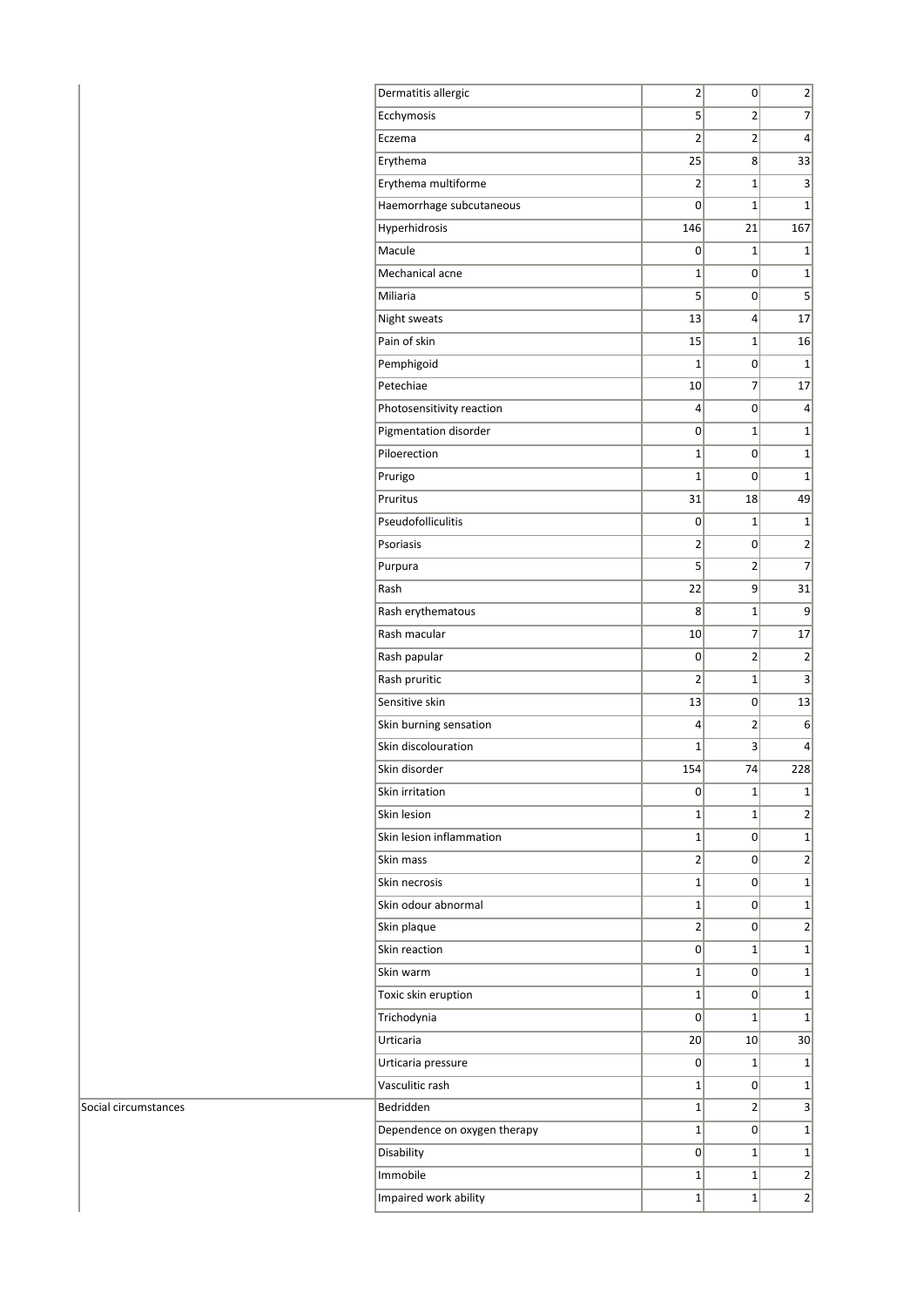|                                 | <b>Sitting disability</b>          | $1\vert$        | 0                       | $1\vert$        |
|---------------------------------|------------------------------------|-----------------|-------------------------|-----------------|
|                                 | <b>Walking disability</b>          | $\mathbf 1$     | 0                       | $1\vert$        |
| Surgical and medical procedures | Abdominal cavity drainage          | $\mathbf 1$     | 0                       | $1\vert$        |
|                                 | Amputation                         | $1\vert$        | 0                       | $1\vert$        |
|                                 | <b>Bed rest</b>                    | 5               | $\overline{2}$          | $\overline{7}$  |
|                                 | Central nervous system stimulation | 0               | $1\vert$                | $1\vert$        |
|                                 | Chemotherapy                       | $\mathbf 1$     | 0                       | $1\vert$        |
|                                 | Dialysis                           | $\mathbf 1$     | 0                       | $1\vert$        |
|                                 | Emergency care                     | $\mathbf 1$     | 0                       | $1\vert$        |
|                                 | Endotracheal intubation            | $\mathbf 1$     | 0                       | $1\vert$        |
|                                 | Explorative laparotomy             | $1\vert$        | 0                       | $1\vert$        |
|                                 | Eye laser surgery                  | $\overline{2}$  | 0                       | $\mathbf{2}$    |
|                                 | Hospitalisation                    | $1\vert$        | $1\vert$                | $\overline{2}$  |
|                                 | Interchange of vaccine products    | $1\vert$        | $\overline{2}$          | 3               |
|                                 | Laparoscopic surgery               | $\mathbf 1$     | 0                       | $1\vert$        |
|                                 | Muscle suture                      | 0               | $1\vert$                | $1\vert$        |
|                                 | Prone position                     | $1\vert$        | $\overline{0}$          | $1\vert$        |
|                                 | Thrombectomy                       | $\mathbf 1$     | 0                       | $1\vert$        |
|                                 | Thromboembolectomy                 | $1\vert$        | 0                       | $1\vert$        |
|                                 | Toe amputation                     | $1\vert$        | 0                       | $1\vert$        |
|                                 | Ventriculo-peritoneal shunt        | $\mathbf 1$     | 0                       | $1\vert$        |
| Vascular disorders              | Aortic arteriosclerosis            | $\mathbf 1$     | 0                       | $1\vert$        |
|                                 | Aortic thrombosis                  | $1\vert$        | 0                       | $1\vert$        |
|                                 | Arterial stenosis                  | $\mathbf 1$     | $\overline{0}$          | $1\vert$        |
|                                 | Arteriosclerosis                   | $1\vert$        | 1                       | $\overline{2}$  |
|                                 | Axillary vein thrombosis           | $1\vert$        | 0                       | $1\vert$        |
|                                 | <b>Blood pressure fluctuation</b>  | $\mathbf 1$     | 0                       | $1\vert$        |
|                                 | <b>Bloody discharge</b>            | $\mathbf 1$     | 0                       | $1\vert$        |
|                                 | Capillary leak syndrome            | $\mathbf 1$     | 0                       | $1\vert$        |
|                                 | Circulatory collapse               | $1\vert$        | $\overline{0}$          | $1\vert$        |
|                                 | Cyanosis                           | $\overline{2}$  | $\overline{3}$          | 5 <sup>1</sup>  |
|                                 | Deep vein thrombosis               | 37              | $\vert 8 \vert$         | 45              |
|                                 | Flushing                           | $1\vert$        | $\overline{0}$          | $1\vert$        |
|                                 | Giant cell arteritis               | $\mathbf 1$     | 0                       | $1\vert$        |
|                                 | Granulomatosis with polyangiitis   | $1\vert$        | 0                       | $1\vert$        |
|                                 | Haematoma                          | 8 <sup>2</sup>  | 10                      | 18              |
|                                 | Haemodynamic instability           | $1\vert$        | 0                       | $1\vert$        |
|                                 | Haemorrhage                        | $\overline{2}$  | $\overline{2}$          | $\vert 4 \vert$ |
|                                 | Hot flush                          | 25              | $\overline{\mathbf{3}}$ | 28              |
|                                 | Hypertension                       | 41              | 10                      | 51              |
|                                 | Hypertensive crisis                | 5 <sup>2</sup>  | $\overline{0}$          | $\mathsf{S}$    |
|                                 | Hypotension                        | 30              | 8 <sup>°</sup>          | 38              |
|                                 | Hypovolaemic shock                 | $\overline{2}$  | 0                       | $\overline{2}$  |
|                                 | Infarction                         | $\overline{2}$  | 0                       | $\overline{2}$  |
|                                 | Ischaemia                          | $1\vert$        | 0                       | $1\vert$        |
|                                 | Ischaemic limb pain                | $\mathbf 1$     | 0                       | $1\vert$        |
|                                 | Jugular vein thrombosis            | $\vert 4 \vert$ | 0                       | $\vert 4 \vert$ |
|                                 | Lymphoedema                        | $1\vert$        | $\overline{2}$          | 3               |
|                                 | Microangiopathy                    | $1\vert$        | 0                       | $1\vert$        |
|                                 | Obstructive shock                  | $1\vert$        | 0                       | $1\vert$        |